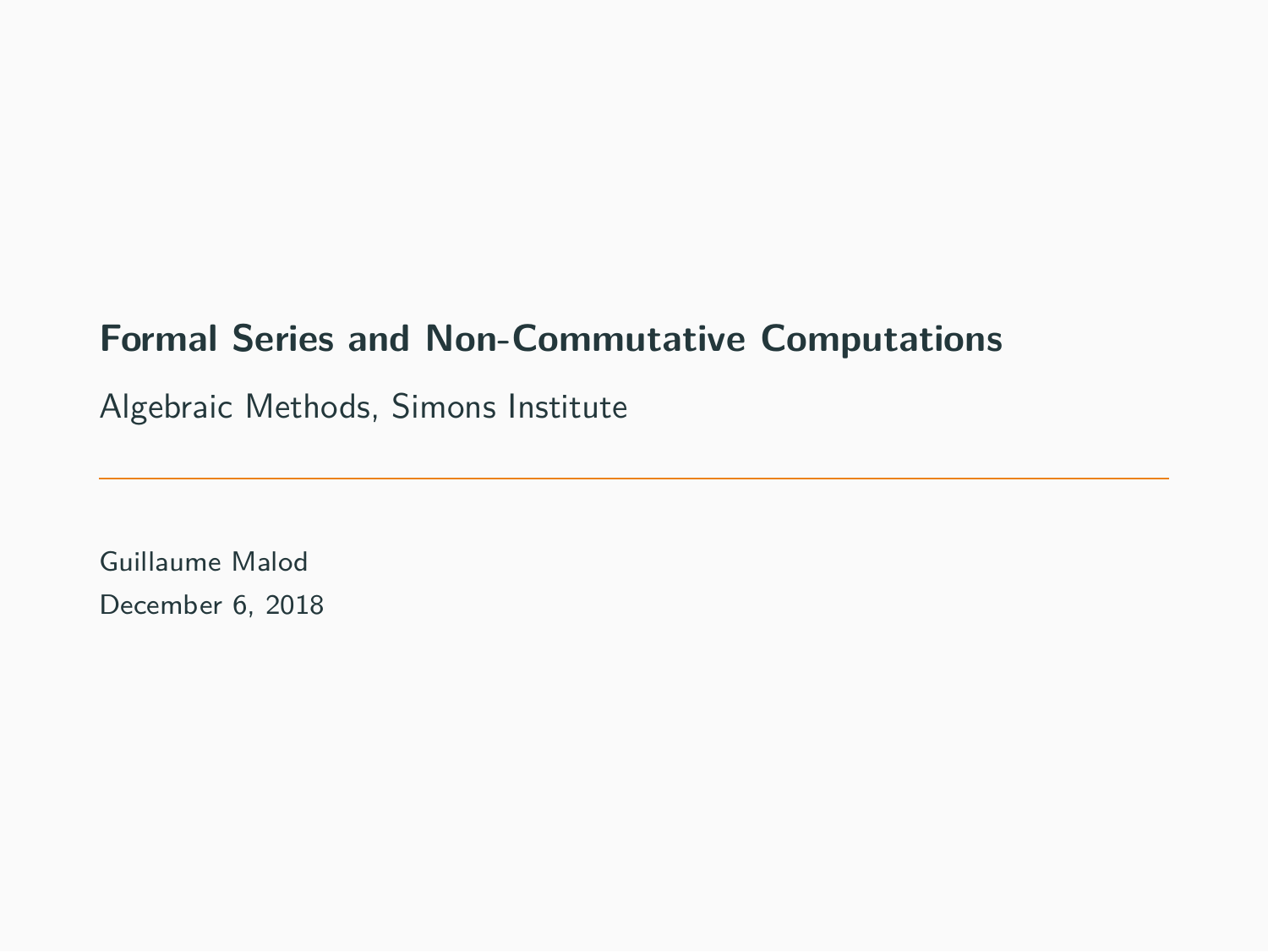## Introduction

Nisan's results

Formal series on words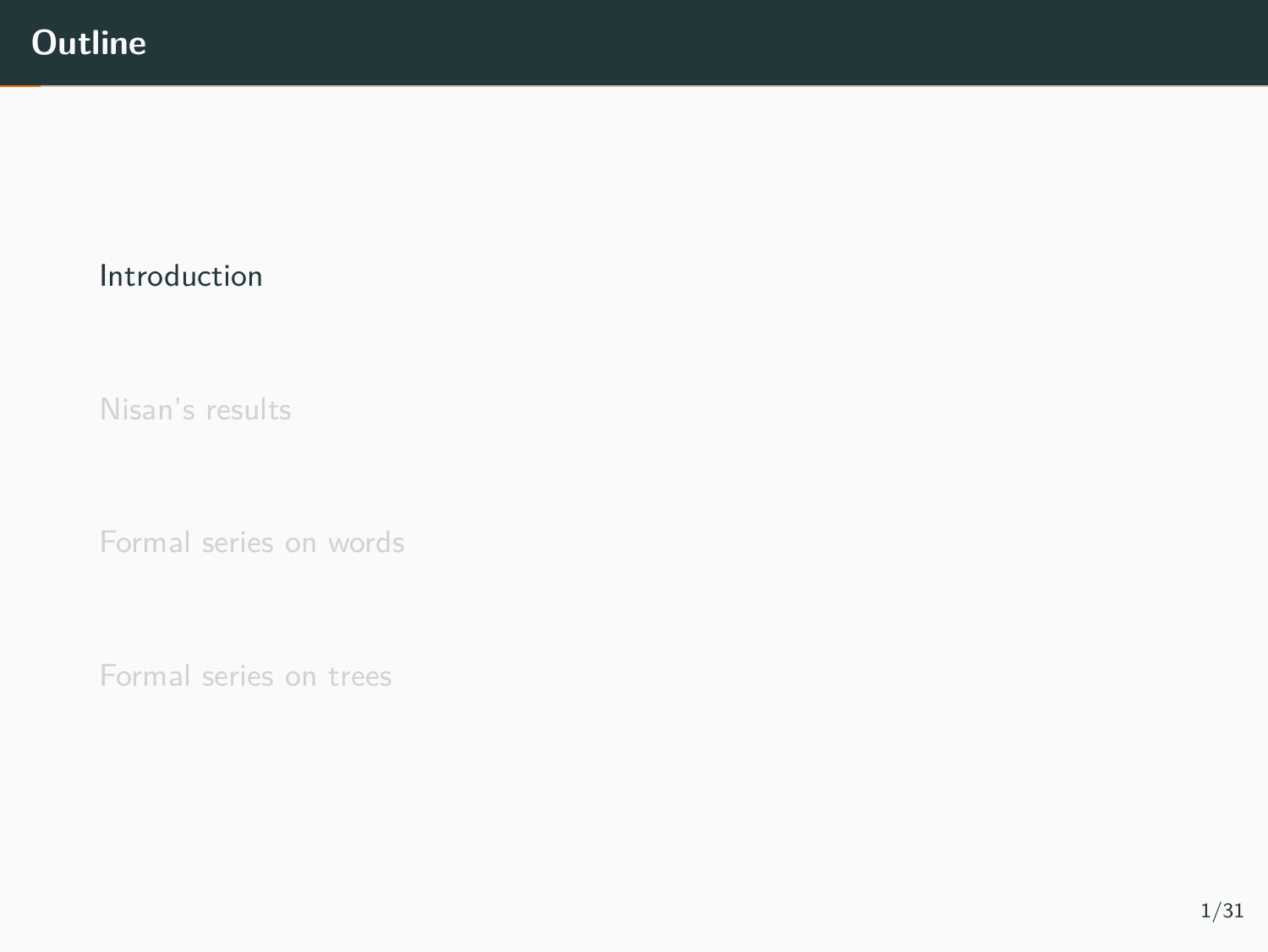For ABPs (Algebraic Branching Programs) :

- (Nisan 1991) Exact characterization of complexity and lower bounds
- (Limaye,M.,Srinivasan 2016) Exponential lower bounds for *skew* circuits
- (Lagarde, M., Perifel 2016) Generalization of Nisan's characterization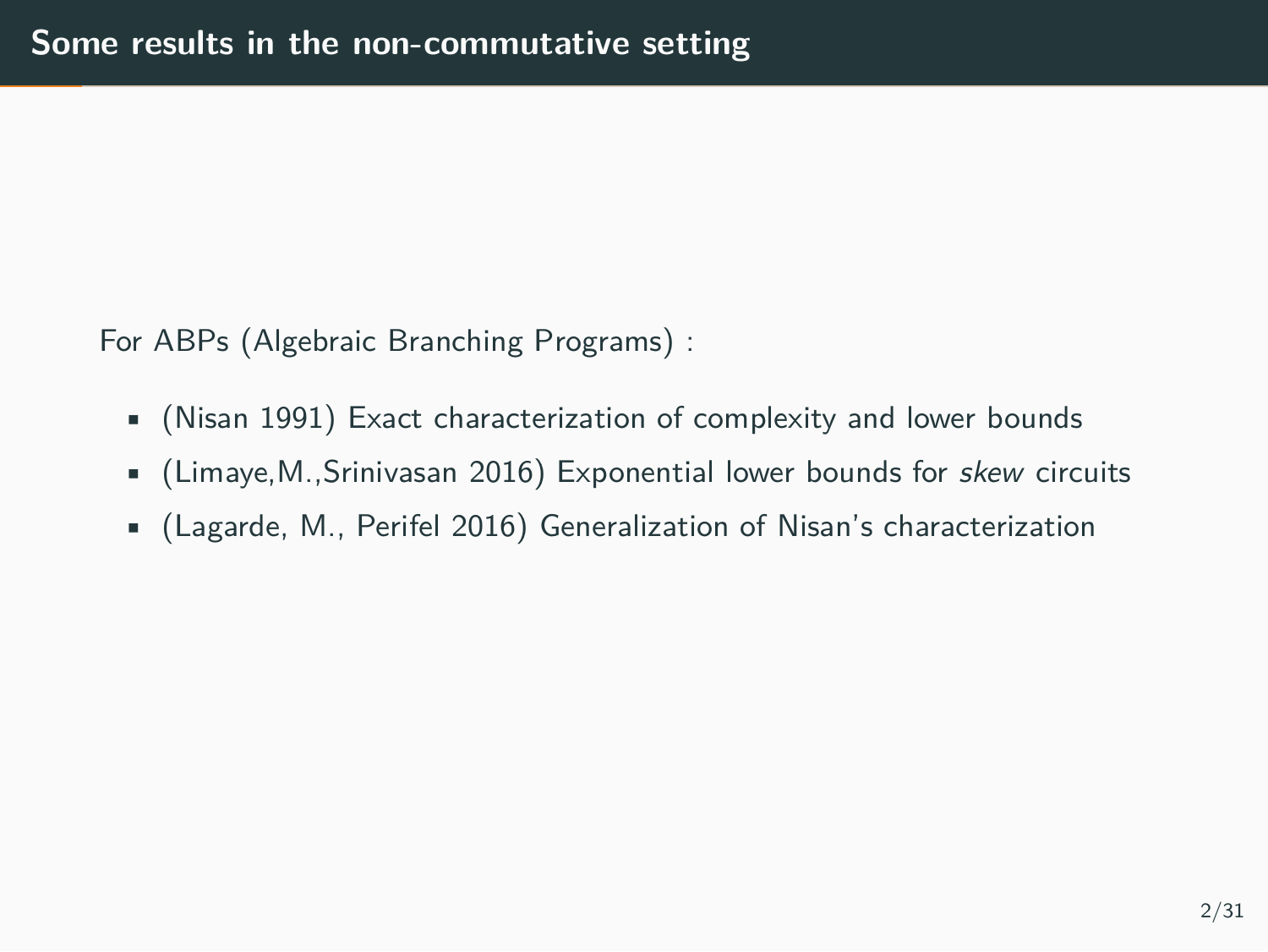For ABPs (Algebraic Branching Programs) :

- (Nisan 1991) Exact characterization of complexity and lower bounds
- (Limaye,M.,Srinivasan 2016) Exponential lower bounds for *skew* circuits
- (Lagarde, M., Perifel 2016) Generalization of Nisan's characterization
- (Fijalkow, Lagarde, Ohlmann, Serre 2018) Show how to get those extensions from known results on formal series...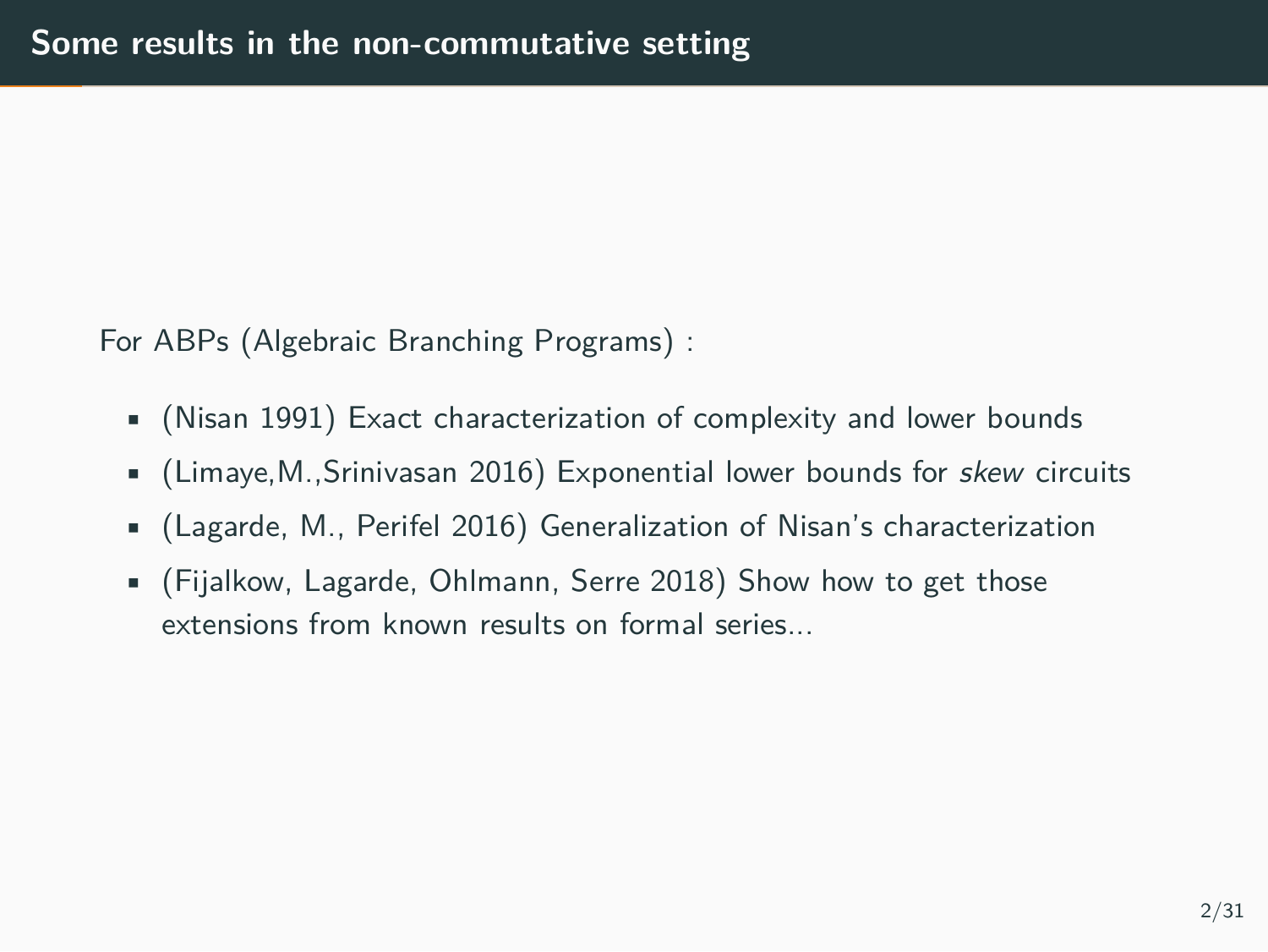Introduction

Nisan's results

Formal series on words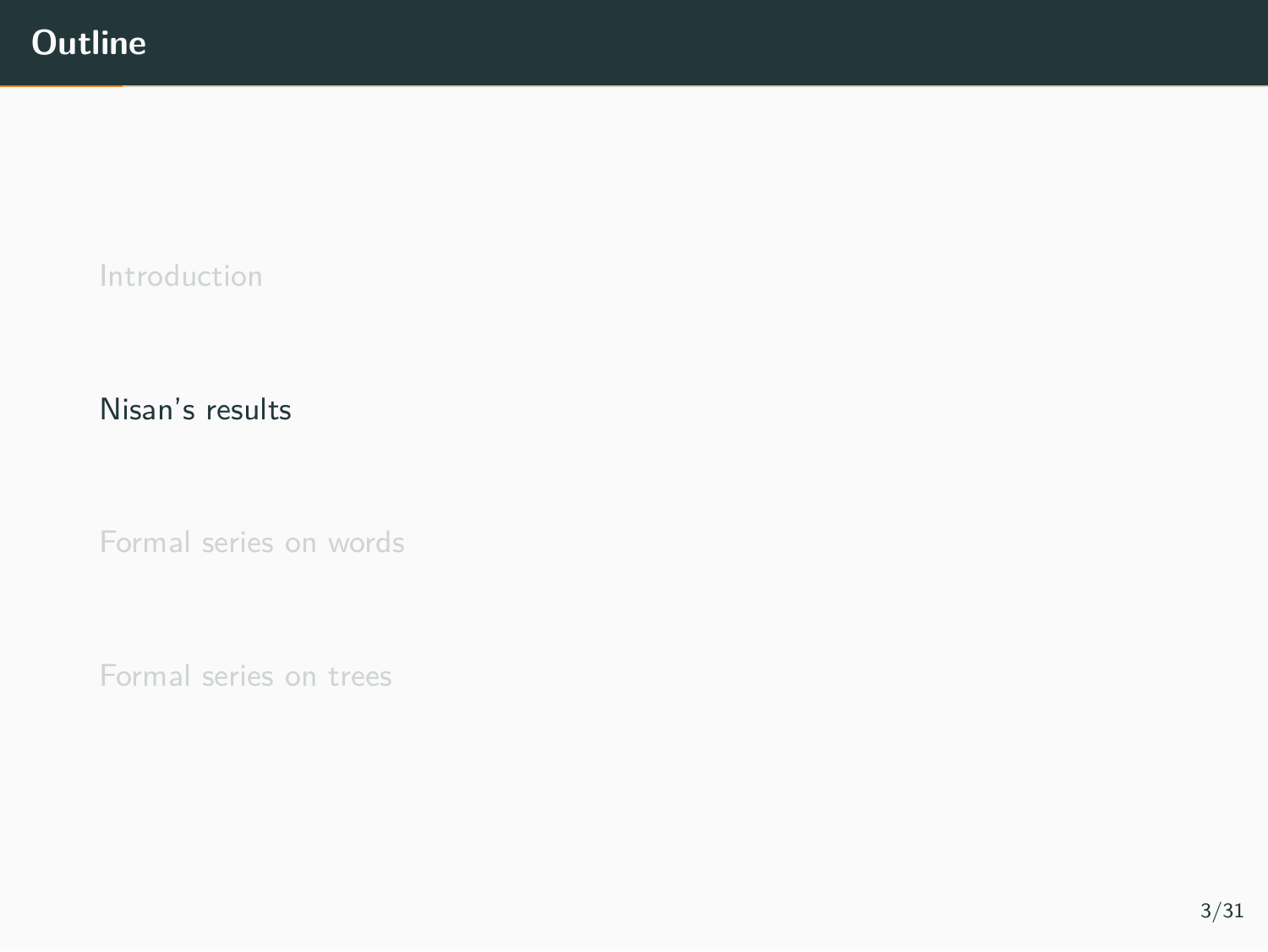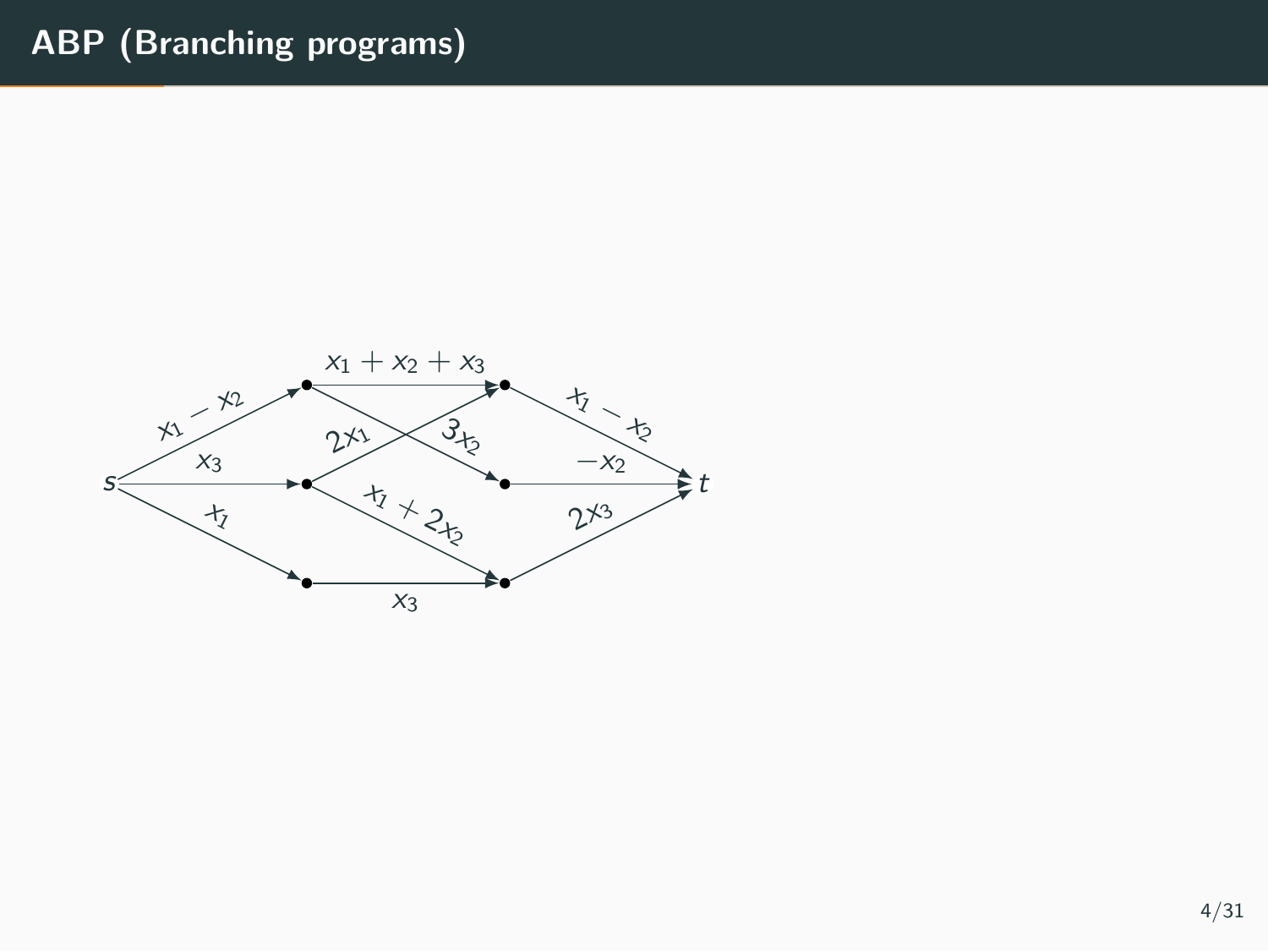## **ABP (Branching programs)**





- **DAG** : source *s*, sink *t*, edges with linear forms
- **Weight of a path** : product of edge weights
- **Computed polynomial** : sum of path weights from *s* to *t*.
- **Layered**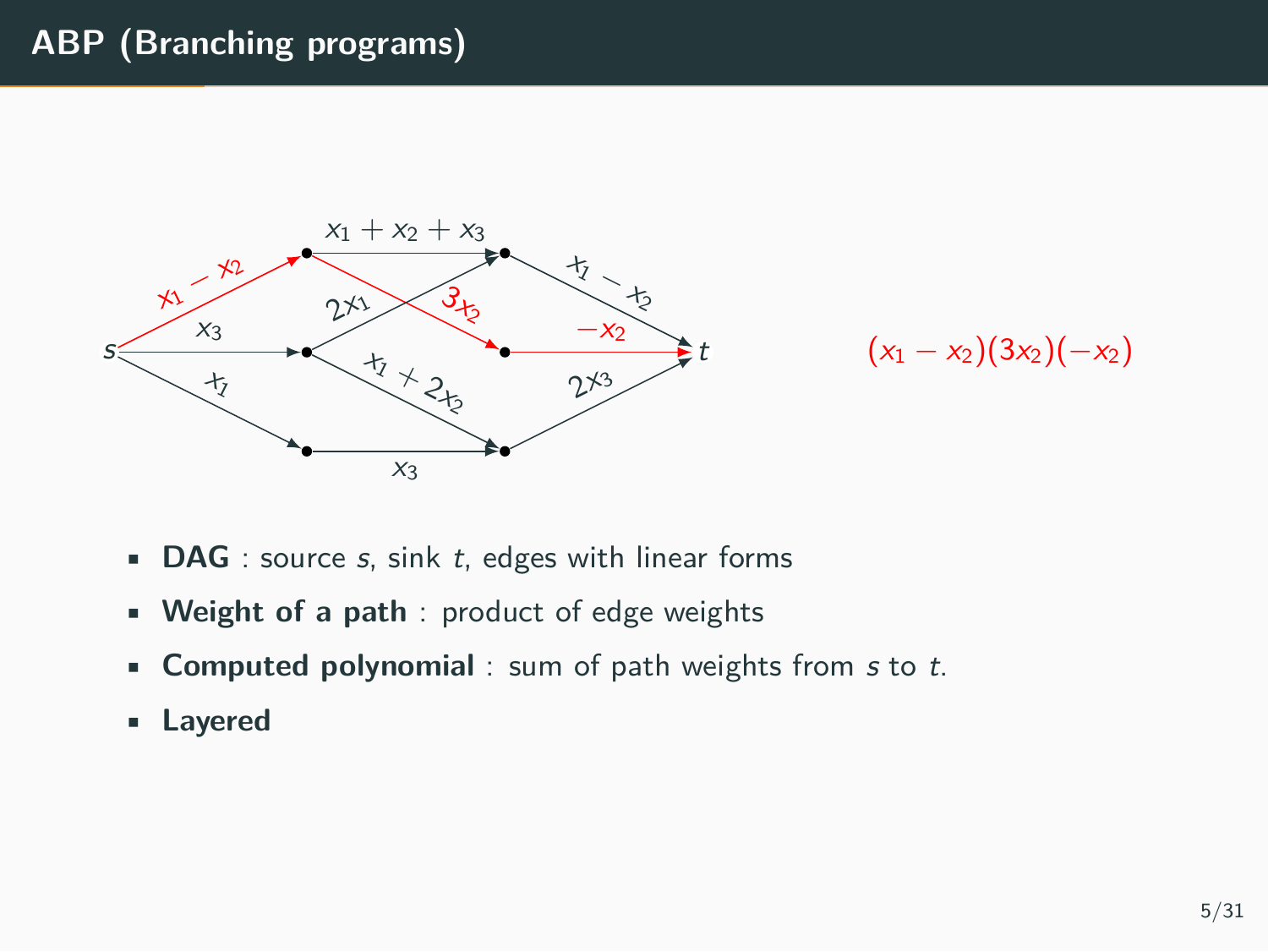

• Complexity measure : rank(*M*<sup>Π</sup> (*f*)).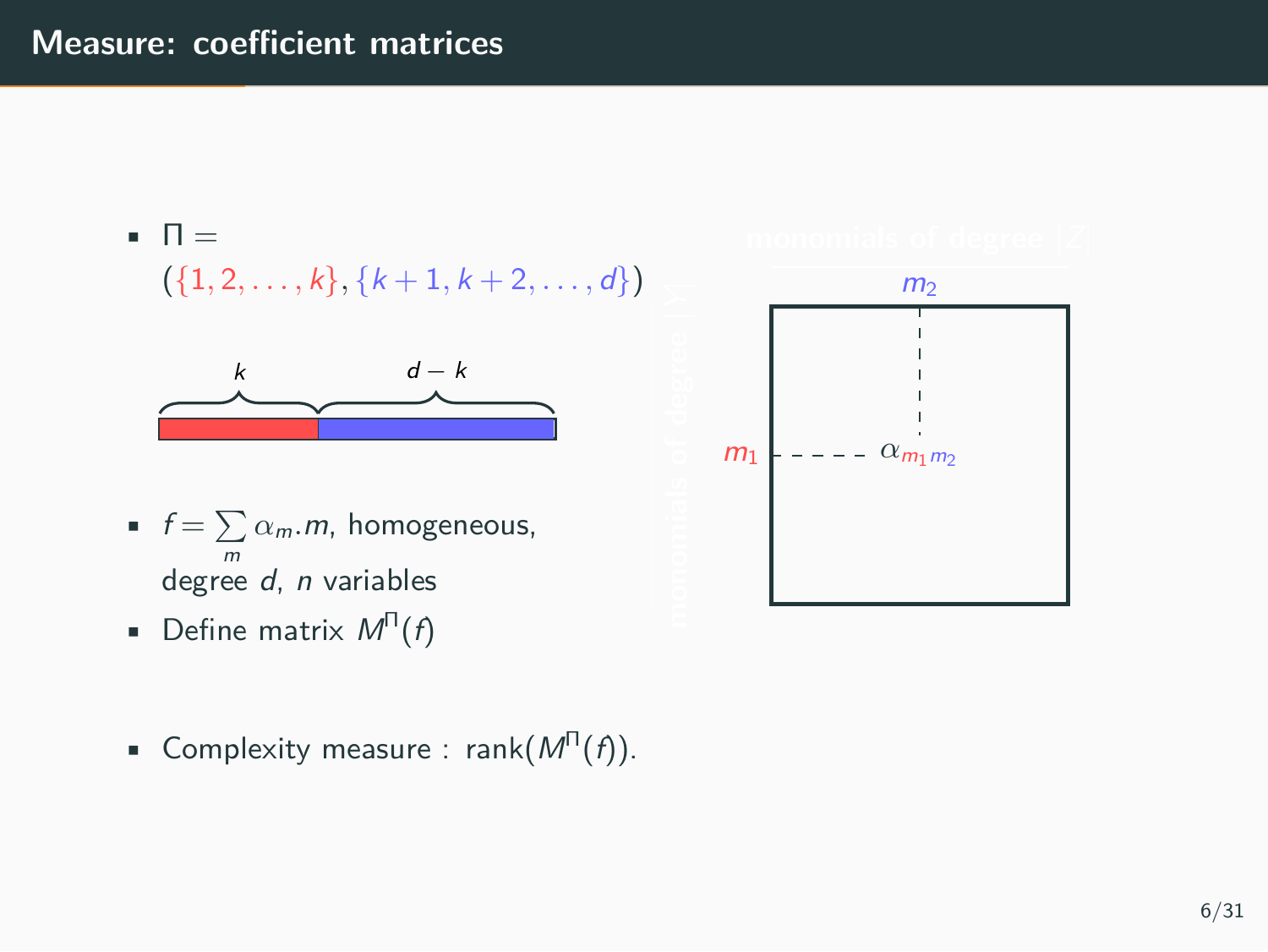$\blacksquare$   $\blacksquare$   $\lceil \frac{1}{2}, \ldots, k \rceil$ ,  $\{k+1, k+2, \ldots, d\}$ 



#### **Theorem (Nisan, 1991)**

*For any homogeneous polynomial f of degree d, the size of a smallest homogeneous algebraic branching program for f is equal to*

> ∑*d k*=0 rank(*Mk*(*f*))

#### **Corollary**

Any homogeneous ABP computing the permanent has size  $\geq 2^n$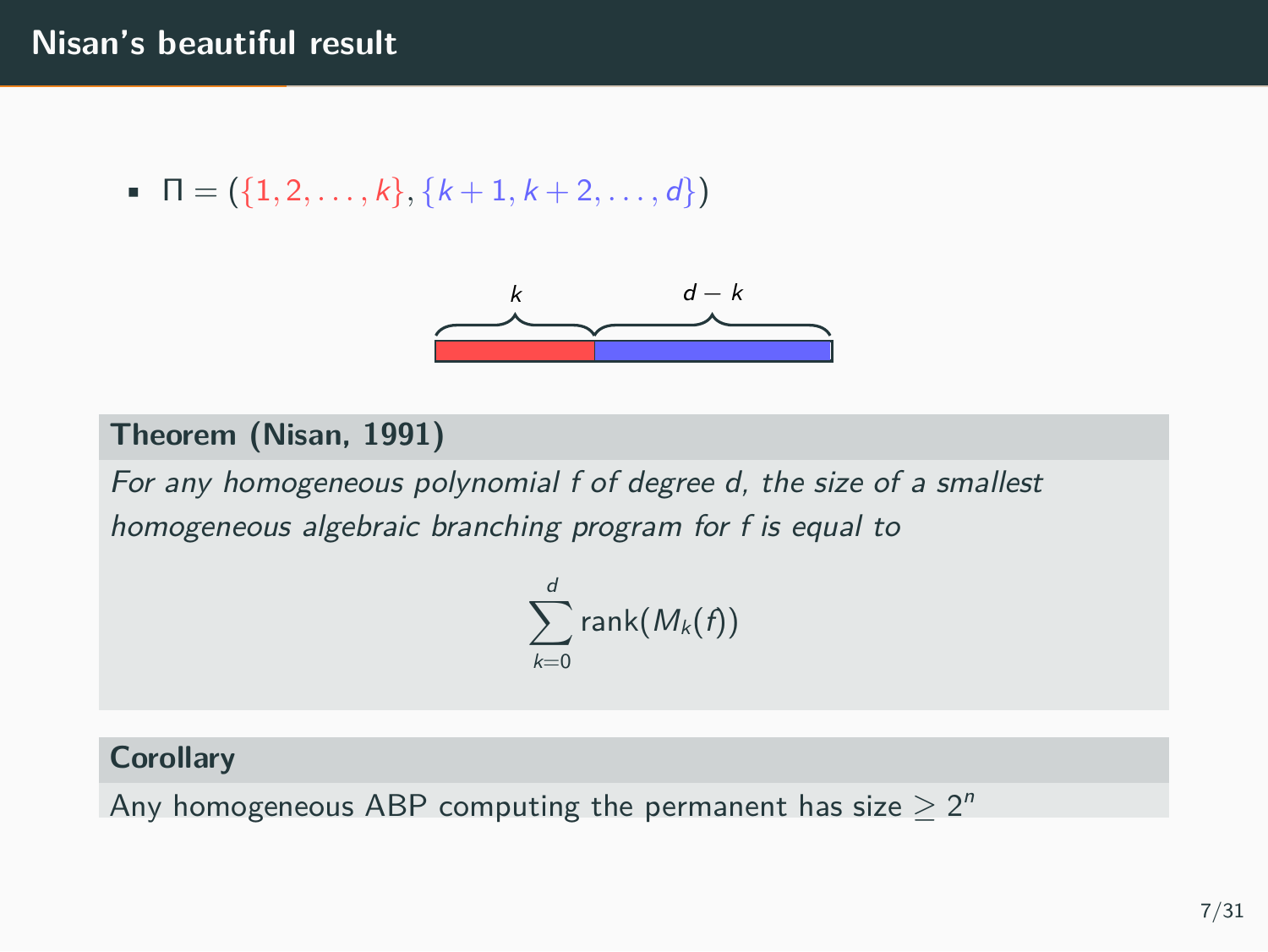Introduction

Nisan's results

Formal series on words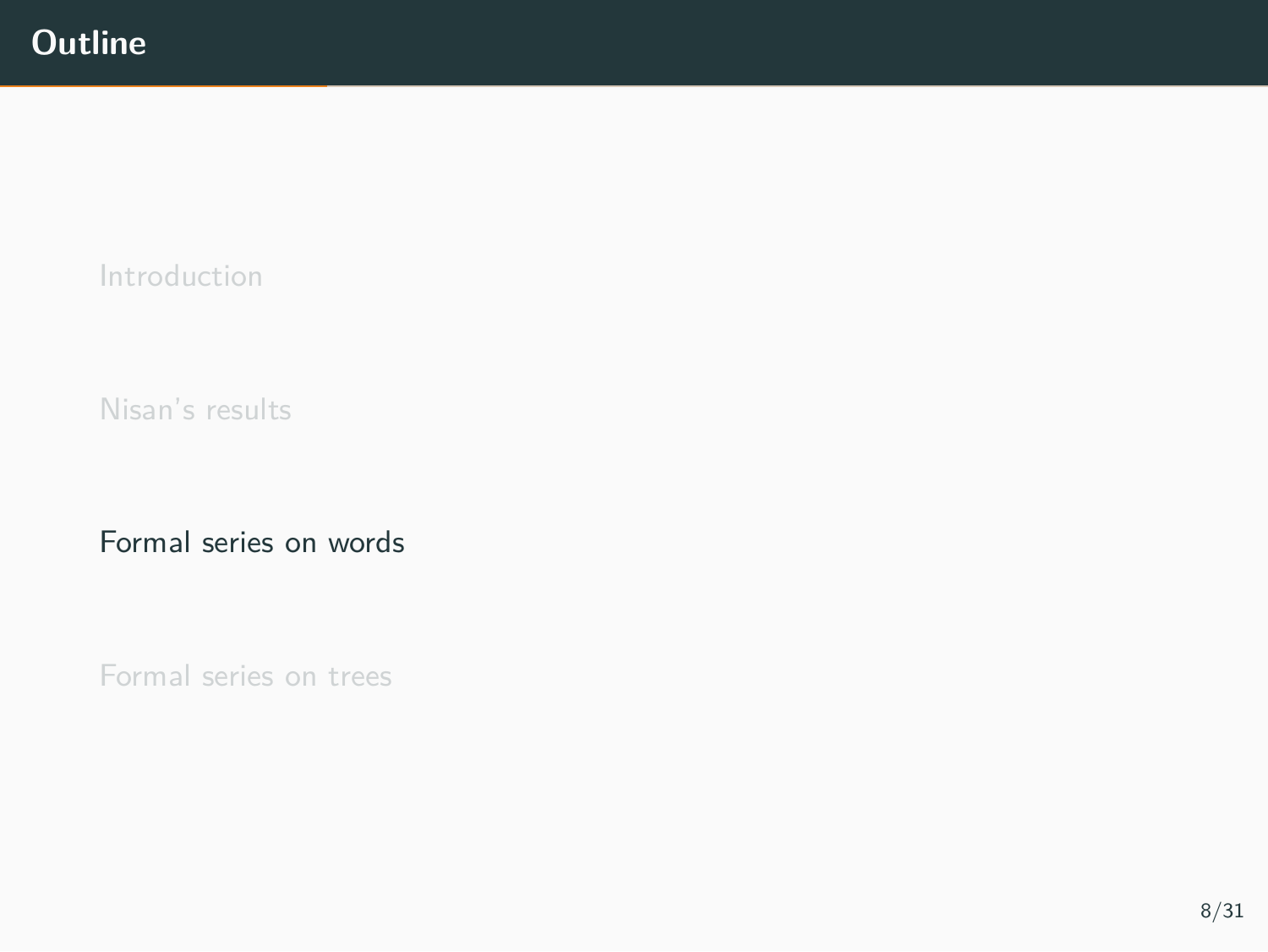- Fix a field *K* and a finite alphabet *A*
- A formal series *S* is a function *A <sup>∗</sup> → K*
- Denote by (*S, w*) the image of *w* by *S*
- *S* = ∑ *<sup>w</sup>∈A<sup>∗</sup>* (*S, <sup>w</sup>*)*<sup>w</sup>*
- Set of formal series: *K⟨⟨A⟩⟩*
- Support of *S*:  $\{w \in A^* \mid (S, w) \neq 0\}$
- Finite support: polynomials, *K⟨A⟩*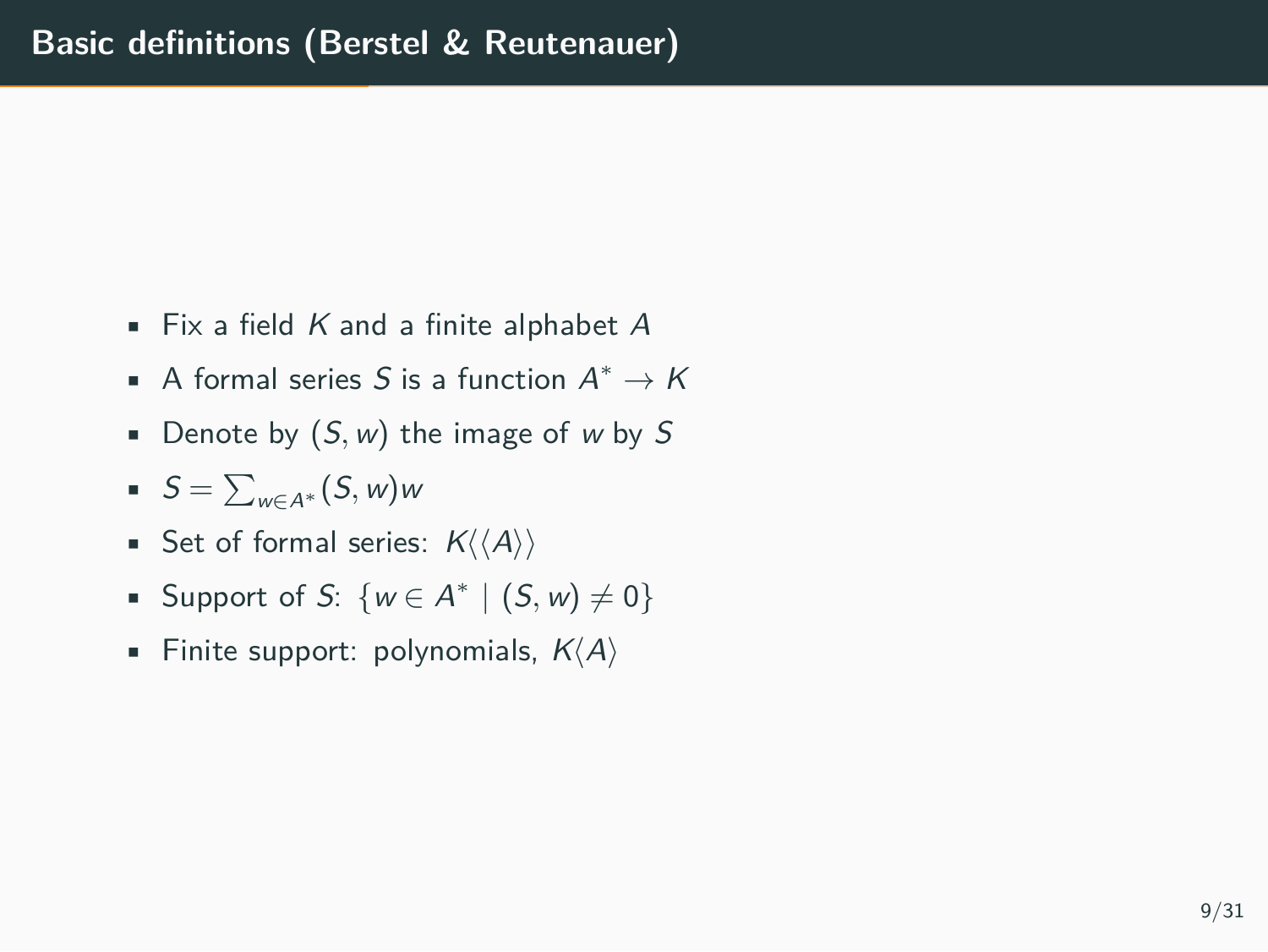### **Definition**

A formal series *S* is recognizable if there exists:

- an integer  $n \geq 1$
- a morphism of monoids  $\mu$  :  $A^*$  →  $K^{n \times n}$
- two matrices  $\lambda \in K^{1 \times n}$  and  $\gamma \in K^{n \times 1}$

such that, for all words w,  $(S, w) = \lambda \mu(w) \gamma$ .

- It is enough to define  $\mu$ (a) for all  $a \in A$
- $\bullet$  ( $\lambda, \mu, \gamma$ ) is called a linear representation
- *n* is called the dimension
- It is an automaton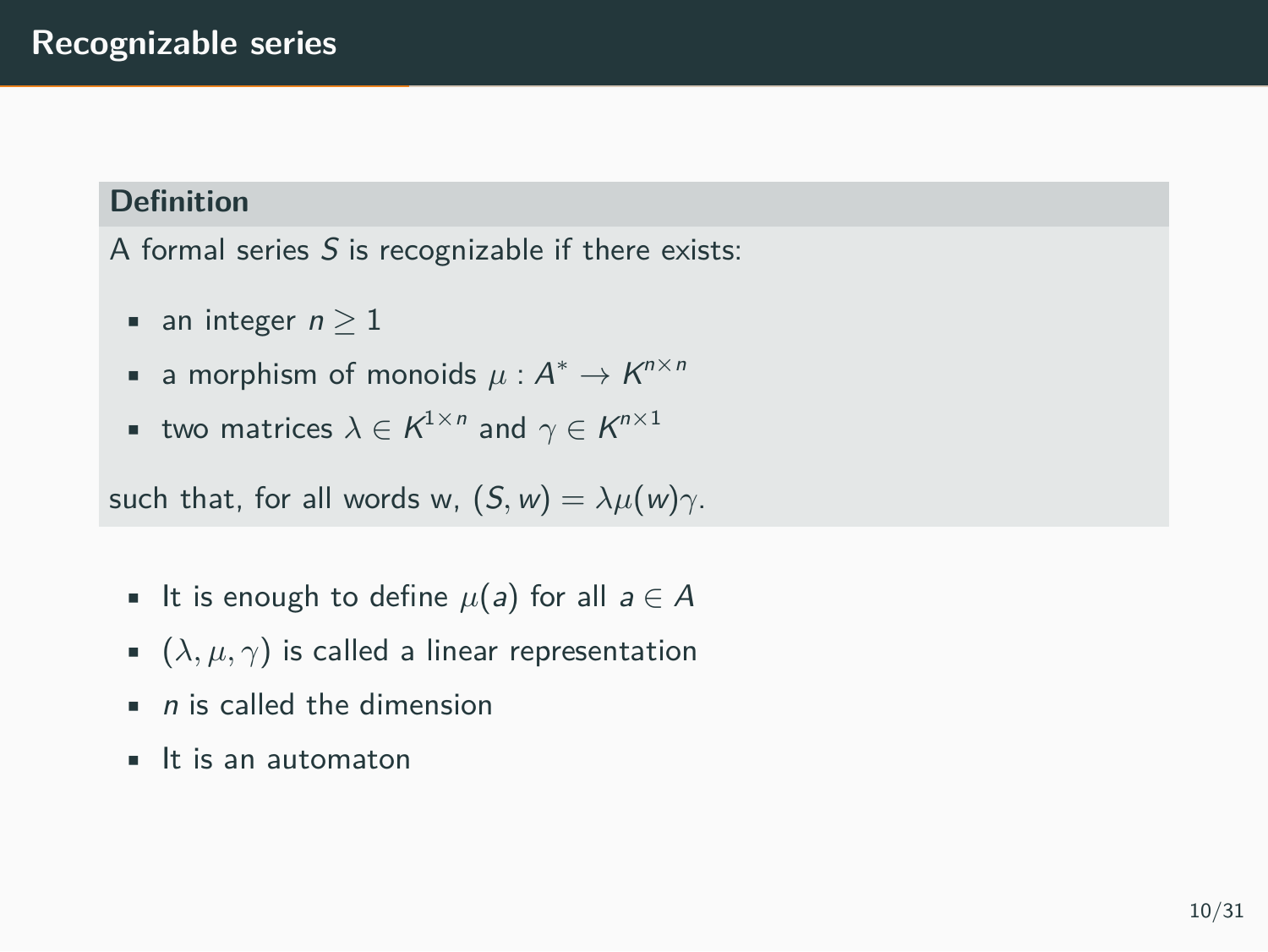- *K⟨⟨A⟩⟩* is a vector space over *K*
- If  $u \in A^*$  and  $S \in K\langle\langle A \rangle\rangle$ ,  $u^{-1}S = \sum_{w \in A^*} (S, uw)w$  or  $(u^{-1}S, w) = (S, uw)$
- *M ⊆ K⟨⟨A⟩⟩* is called *stable* if *∀u ∈ A ∗ , ∀S ∈ M, u <sup>−</sup>*<sup>1</sup>*S ∈ M*

### **Theorem (Fliess, Carlyle & Paz )**

*A formal series S is recognizable iff there exists a linear subspace of K⟨⟨A⟩⟩ which:*

- *contains S*
- *is stable*
- *has finite dimension*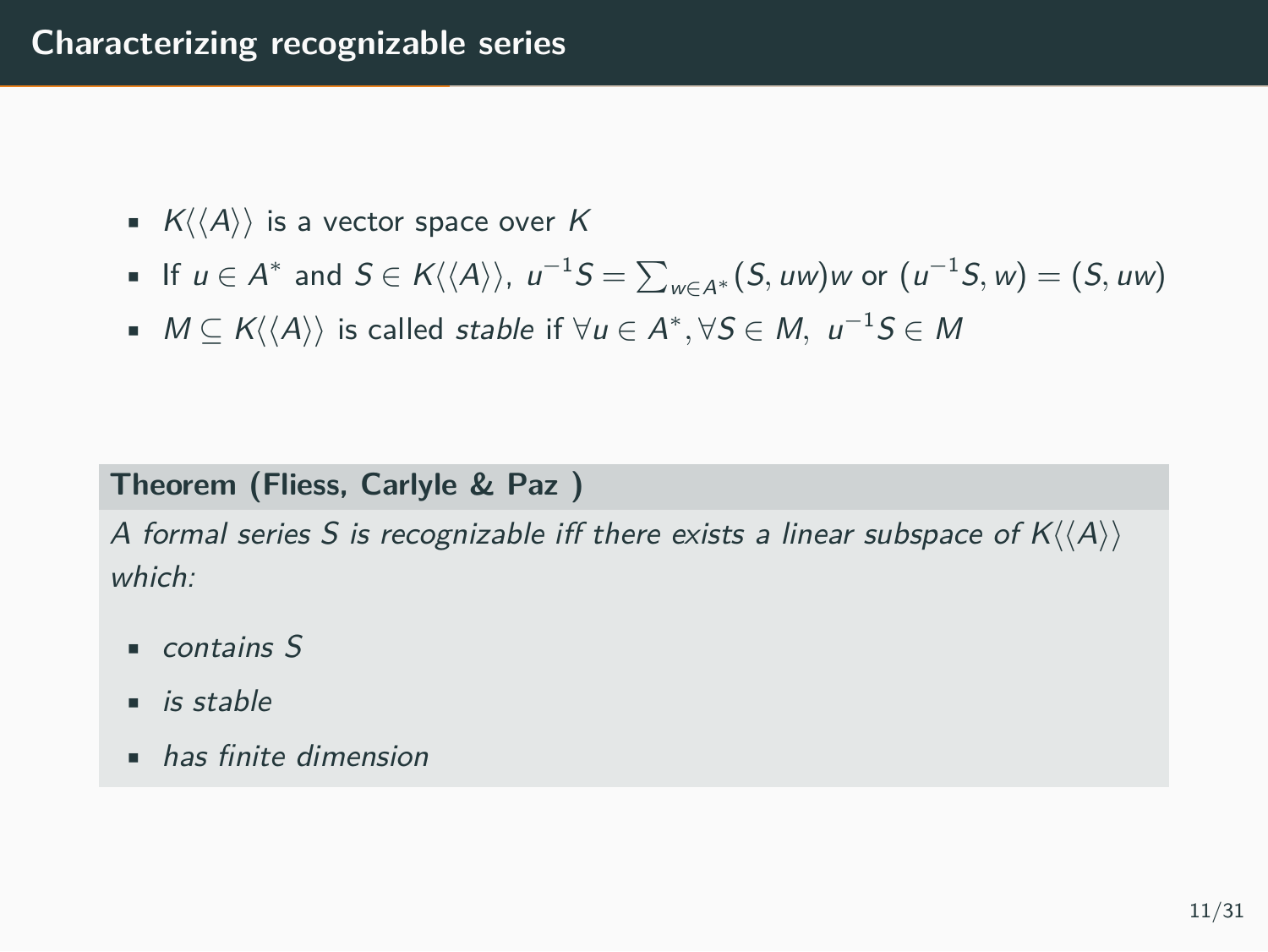- Suppose  $(\lambda, \mu, \gamma)$  is a linear representation of S
- Define  $S_i$  by:  $(S_i, w) = (\mu(w)\gamma)_i$ , for  $i = 1, \ldots, n$
- **•** Let *M* be the subspace generated by the  $S_i$  (finite dimension)
- It contains *S*:

$$
(S, w) = \lambda \mu(w) \gamma = \sum_i \lambda_i(\mu(w) \gamma)_i = \sum_i \lambda_i(S_i, w)
$$

• It is stable:

$$
(x^{-1}S_i, w) = (S_i, xw) = (\mu(xw)\gamma)_i = (\mu(x)\mu(w)\gamma)_i
$$

$$
= \sum_j (\mu(x))_{i,j} (\mu(w)\gamma)_j = \sum_j (\mu(x))_{i,j} (S_j, w)
$$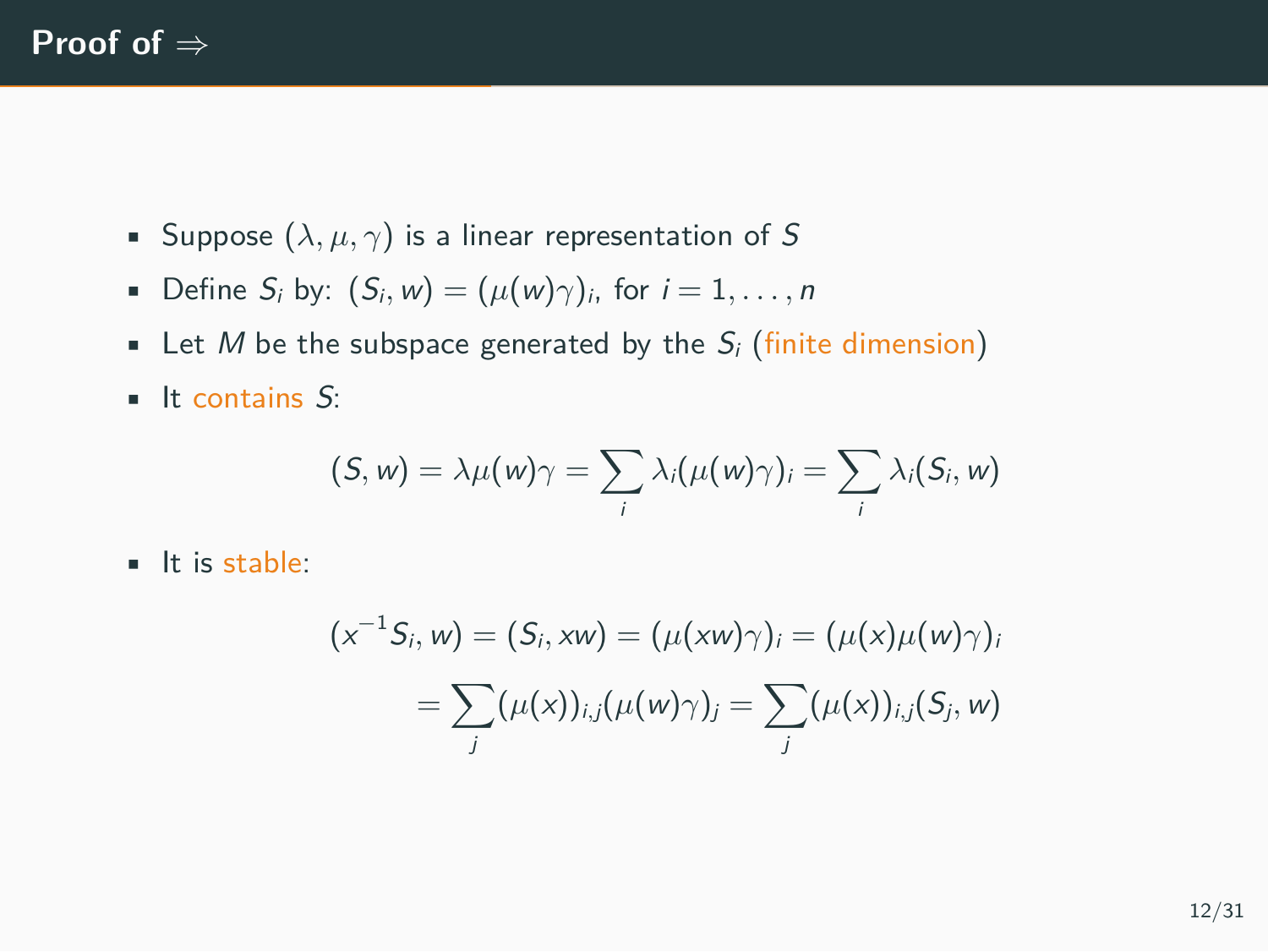## **Proof of** *⇐*

- **•** Let *M* be a stable linear subspace, containing *S*, generated by  $S_1, \ldots, S_n$
- $S = \sum_i \lambda_i S_i$
- for  $a \in A, i \in [n]$ :

$$
a^{-1}S_i = \sum_j \alpha_j S_j = \sum_j (\mu(a))_{i,j} S_j
$$

- $\gamma_i = (S_i, 1)$
- Then:

$$
(S_i, w) = (w^{-1}S_i, 1) = \left(\sum_j (\mu(w))_{i,j}S_j, 1\right) = \sum_j (\mu(w))_{i,j} (S_j, 1)
$$
  
= 
$$
\sum_j (\mu(w))_{i,j}\gamma_j = (\mu(w)\gamma)_j
$$

• Finally:

$$
(S, w) = \sum_i \lambda_i(S_i, w) = (\lambda \mu(w) \gamma)
$$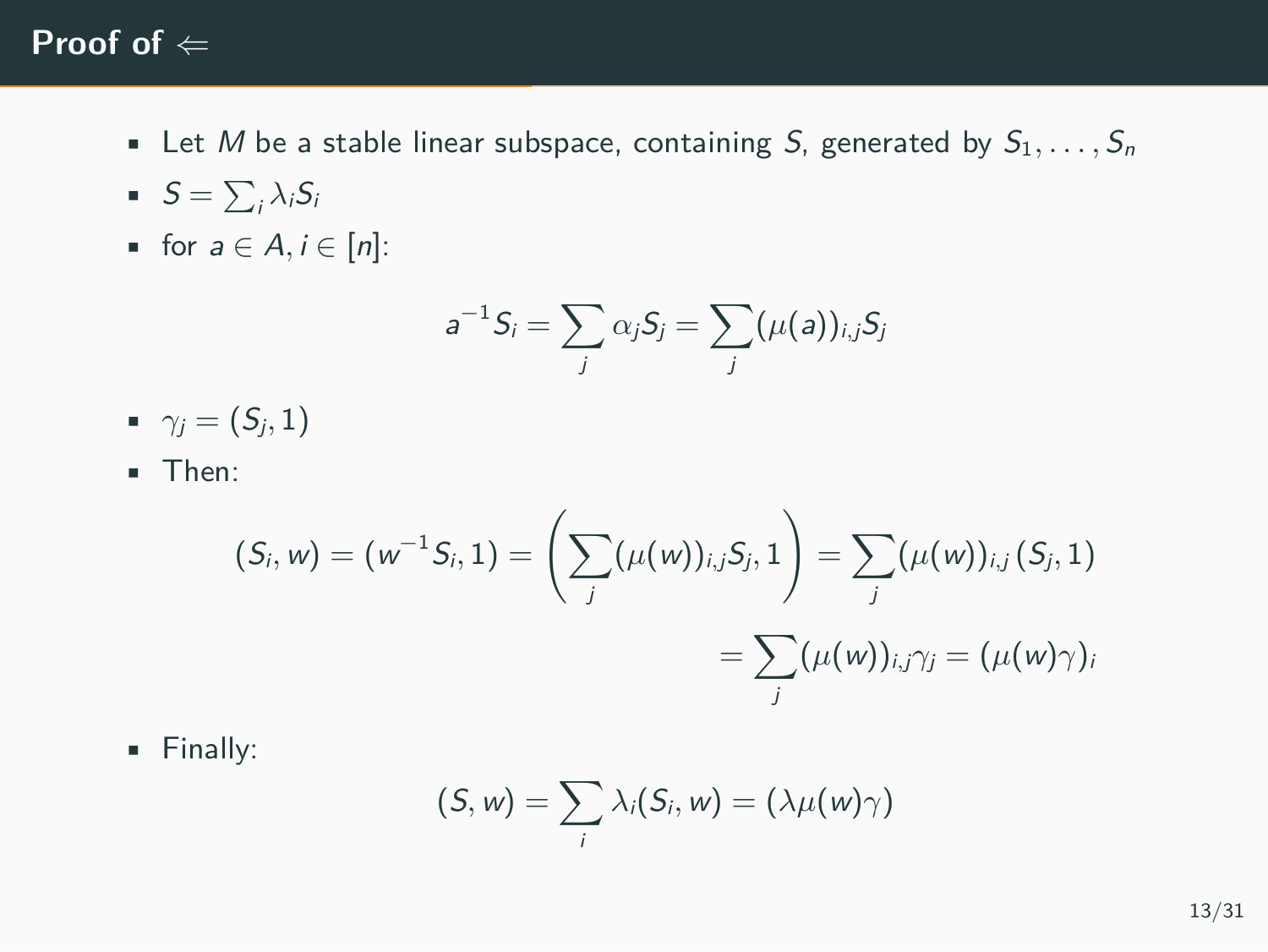- Representation of dimension *n →* linear subspace of dimension *≤ n*
- Linear subspace of dimension *n →* representation of dimension *n*
- Hadamard products (Lemma by Arvind, Joglekar and Srinivasan)

#### **Definition**

The hadamard product of two formal series *S* and *T* is  $(S \odot T, w) = (S, w)(T, w)$ 

### **Theorem (Schützenberger 1962)**

*If S and T are recognizable, then S ⊙ T also*

#### **Proof.**

If *S*1*, . . . , S<sup>m</sup>* generate a stable subspace containing *S* and respectively  $T_1, \ldots, T_n$  for *T*, then the  $S_i \odot T_j$  generate a stable subspace for  $S \odot T$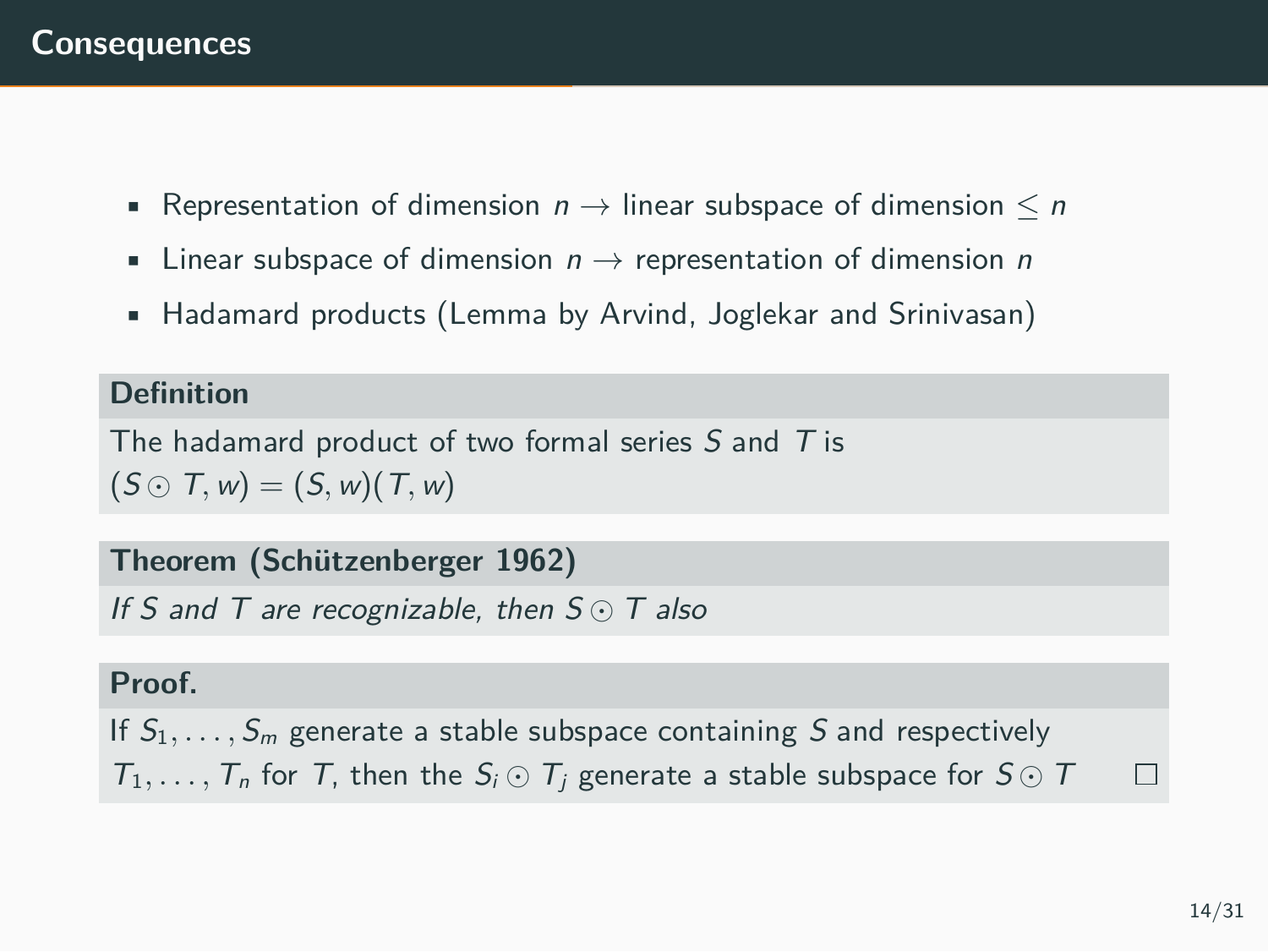- Consider the smallest stable linear subspace containing *S*
- It is generated by the *u <sup>−</sup>*<sup>1</sup>*S* for *u ∈ A ∗*
- *S* is recognizable iff this has finite dimension
- This dimension is the smallest dimension of a linear representation of *S*
- (The size of a smallest automaton)
- This is the rank of the Hankel matrix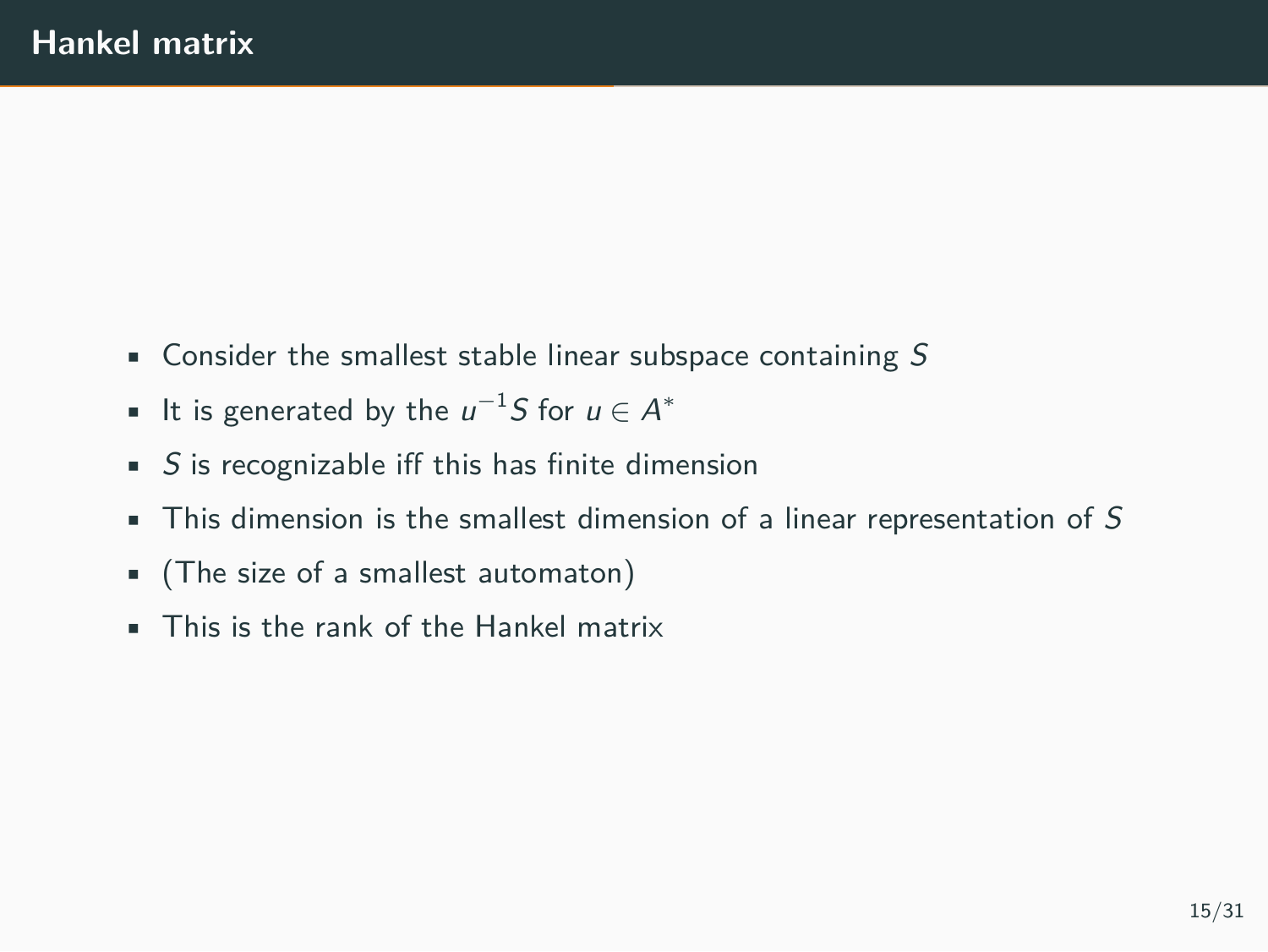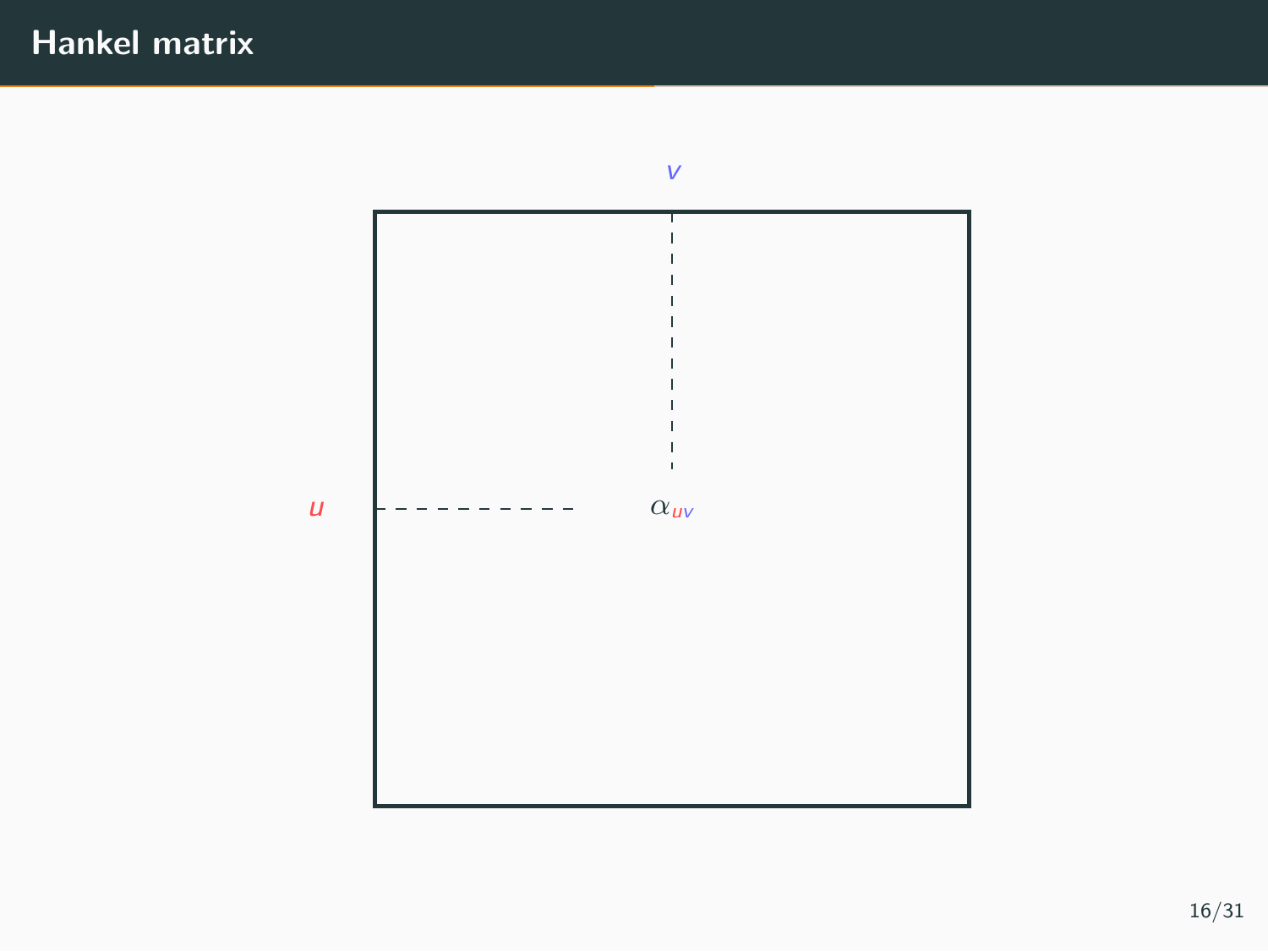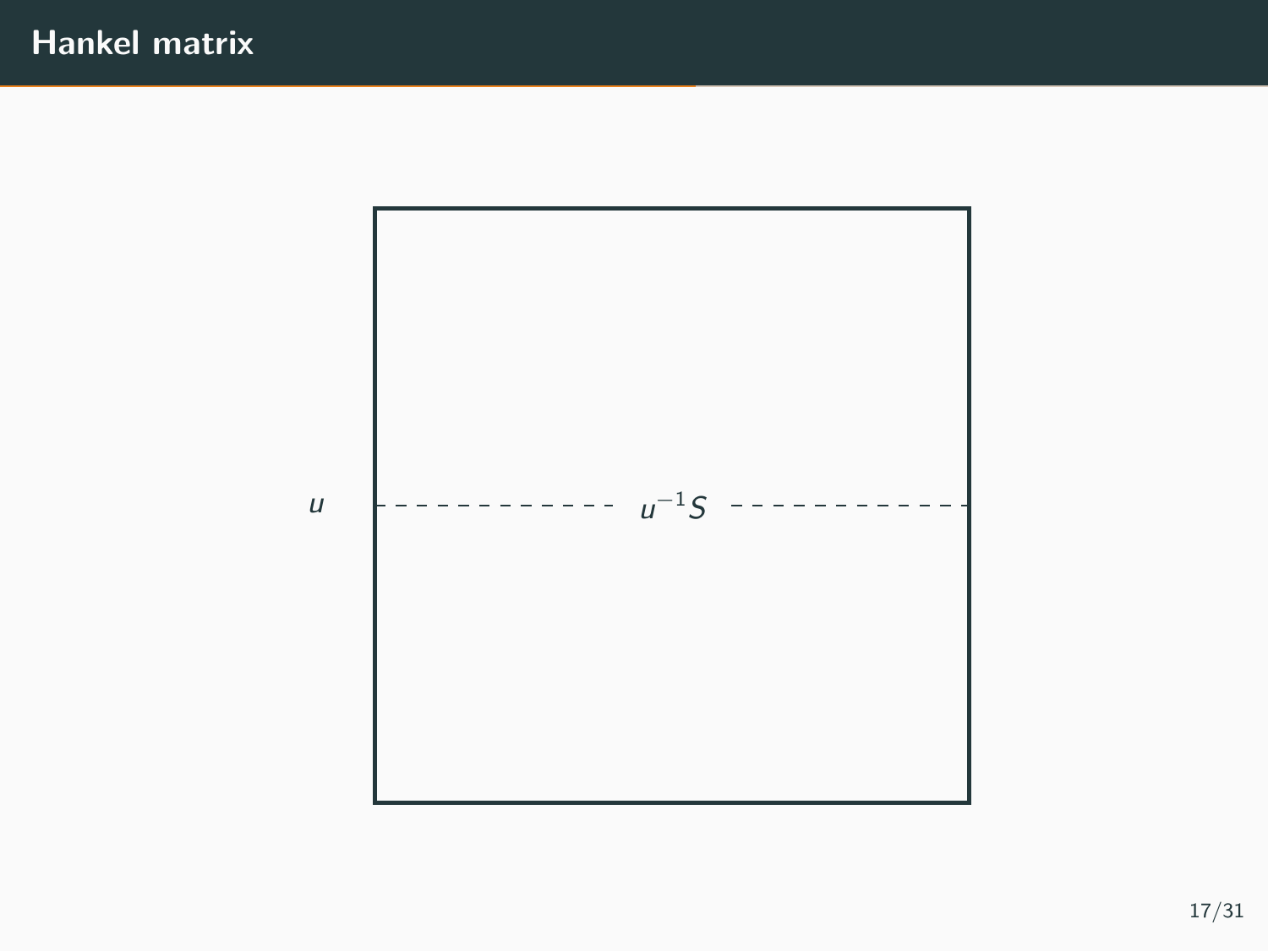- Automata can be seen as a computational model
- For this model we have an exact characterization of the complexity
- May be different from ABPs (cycles)
- (Fijalkow, Lagarde, Ohlmann, Serre 2018) If the polynomial *S* is homogeneous of degree *d*, the minimal automaton is an ABP (acyclic)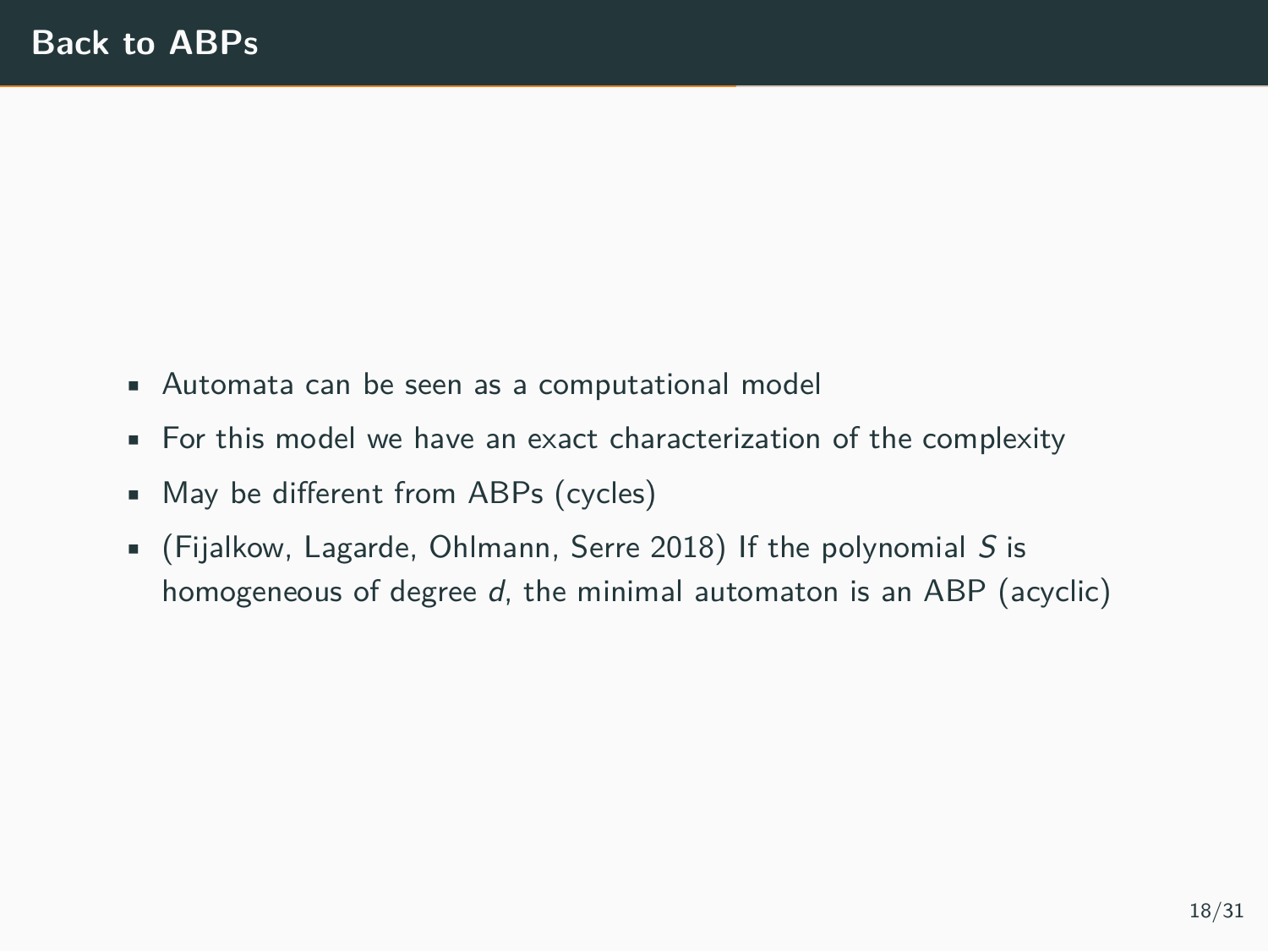### **Back to ABPs**

- Suppose  $S_1, \ldots, S_n$  is a basis of a stable subspace containing S
- The transition matrix  $\mu$  is given by:

$$
a^{-1}S_i=\sum_j(\mu(a))_{i,j}S_j
$$

- Here we have a basis  $u_1^{-1}S, \ldots, u_n^{-1}S$  of the minimal stable subspace containing *S*
- Each *u −*1 *<sup>i</sup> S* is a homogeneous polynomial of degree *d − |ui|*
- Now:

$$
a^{-1}(u_i^{-1}S) = \sum_j (\mu(a))_{i,j} u_j^{-1}S
$$

- $d (|u i| + 1) = d |u_i|$  implies  $|u_i| = |u_i| + 1$
- The "states" can be layered by length of words, transition can only go from one layer to the next
- *→* Nisan's homogeneous ABPs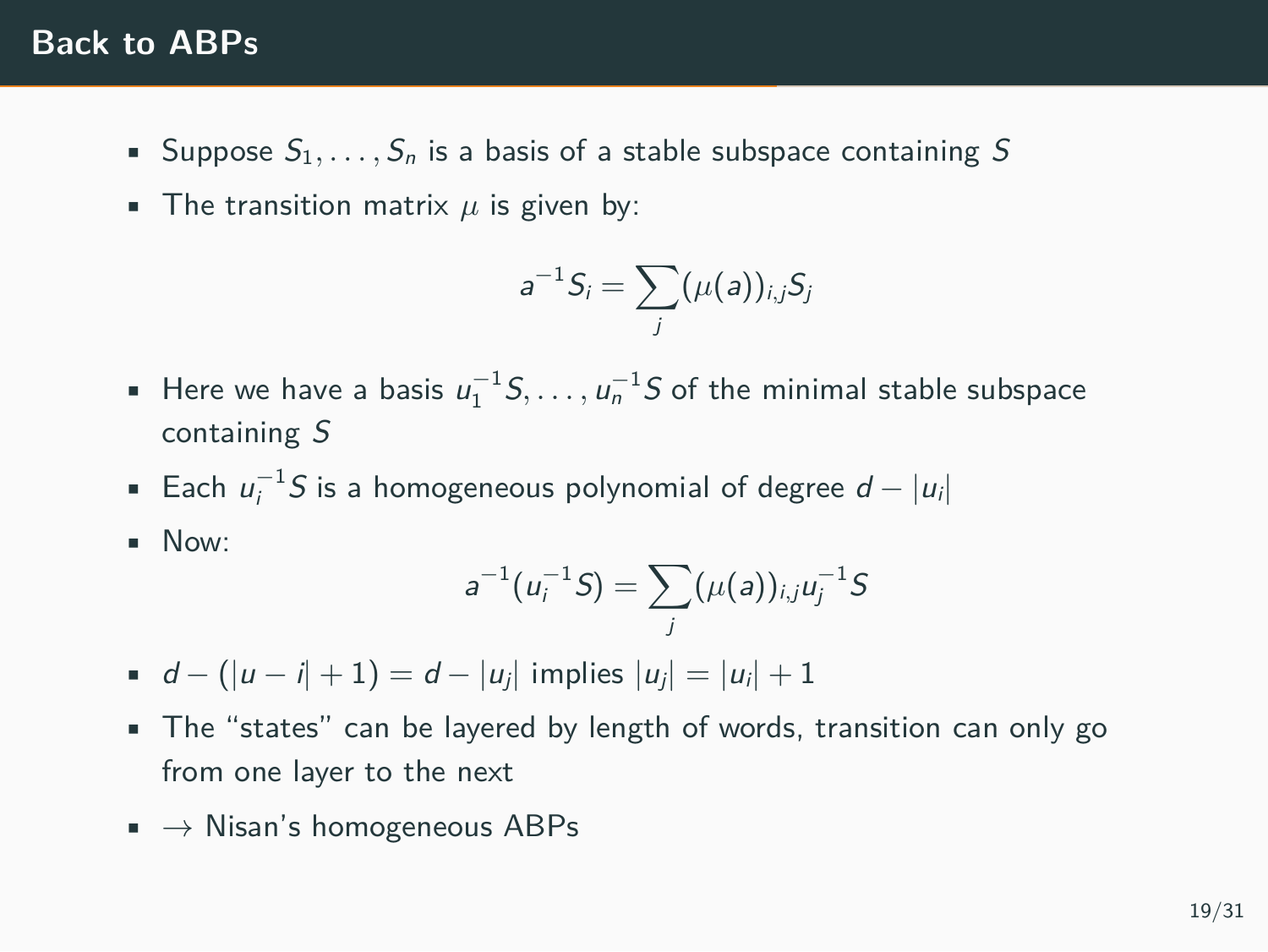## **Hankel matrix**

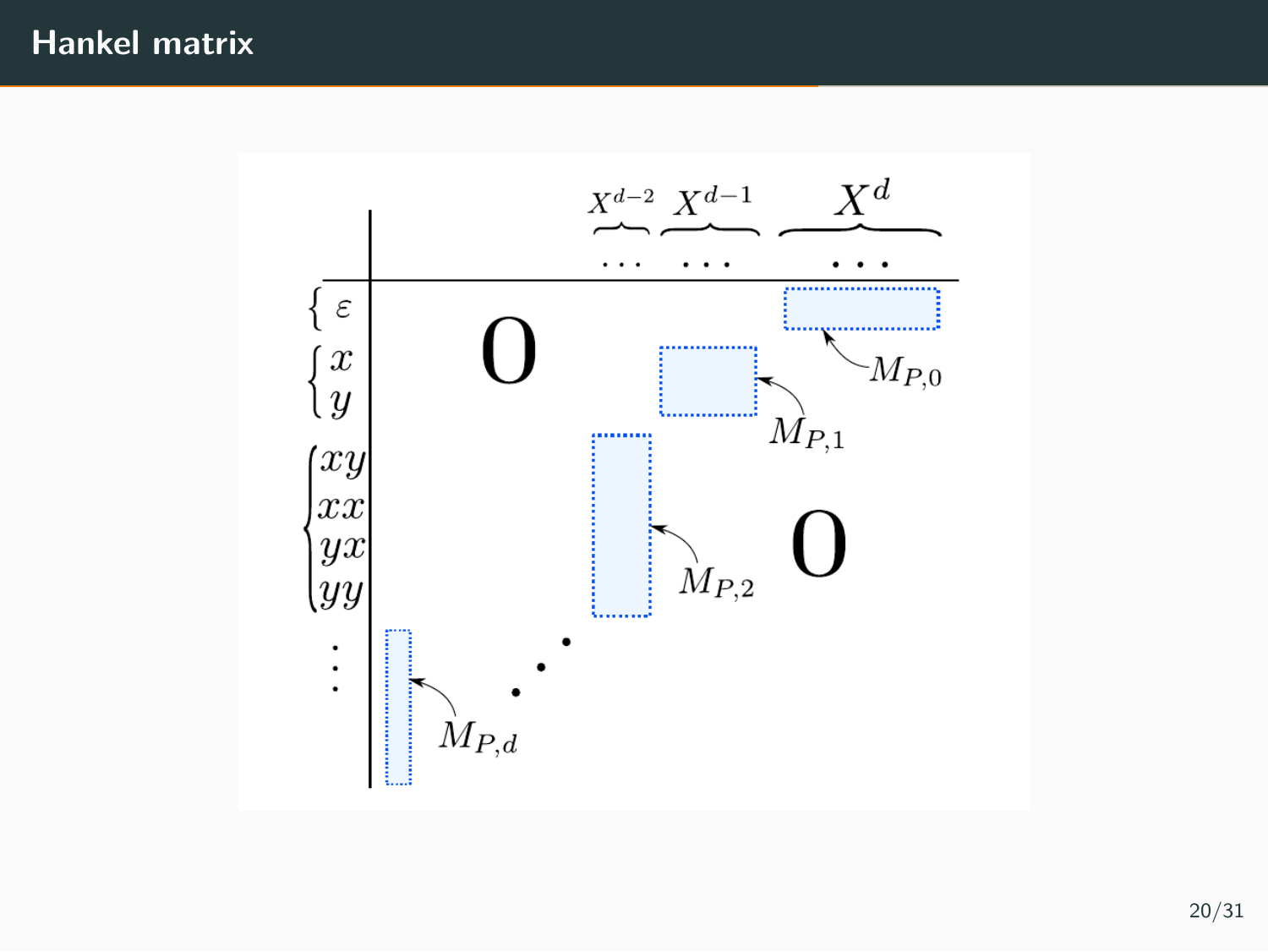• For an homogeneous polynomial, all minimal automata obtained from the Hankel matrix are ABPs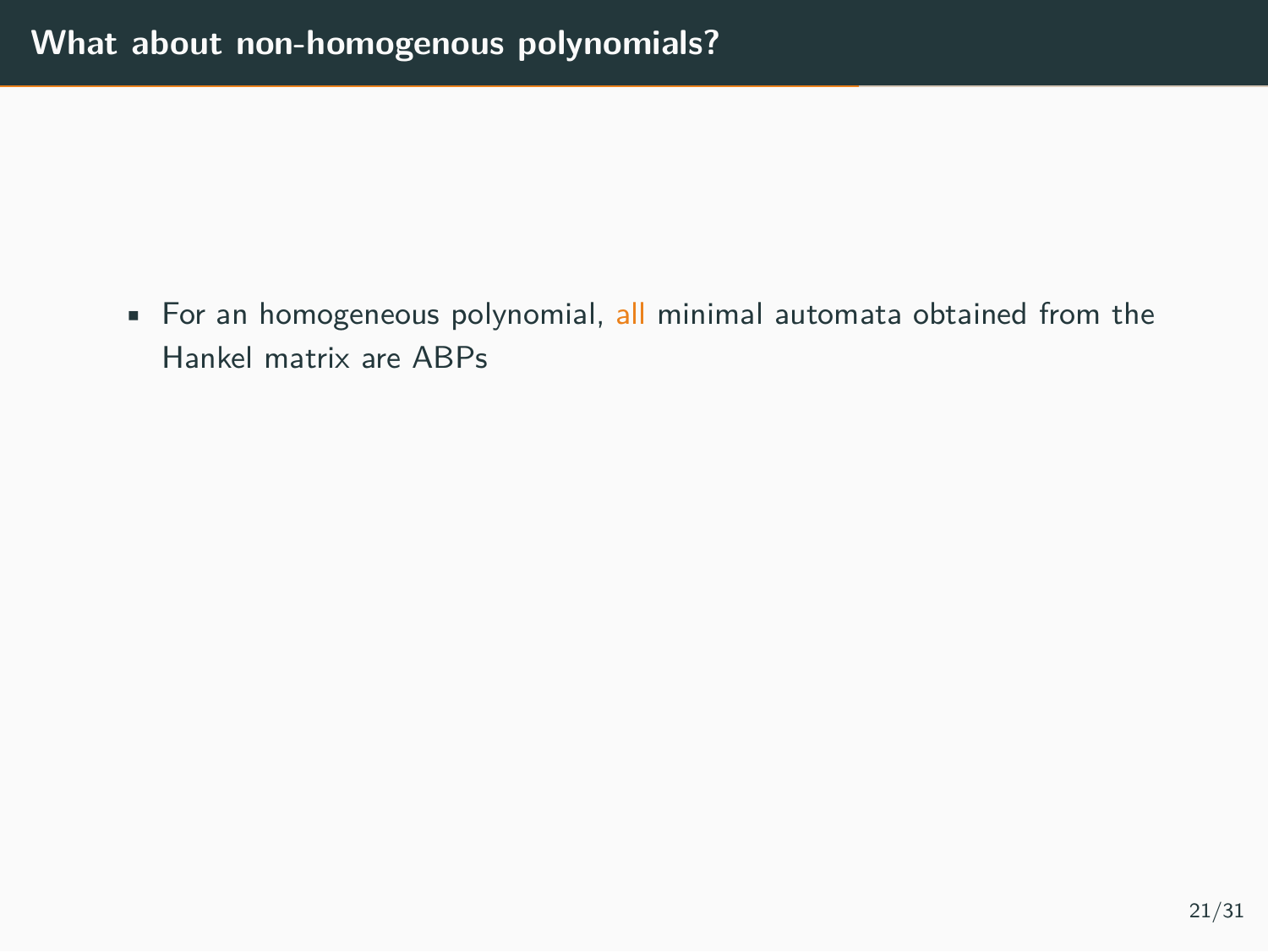- For an homogeneous polynomial, all minimal automata obtained from the Hankel matrix are ABPs
- Challenge 1: find the smallest ABP for  $a + ab + bb$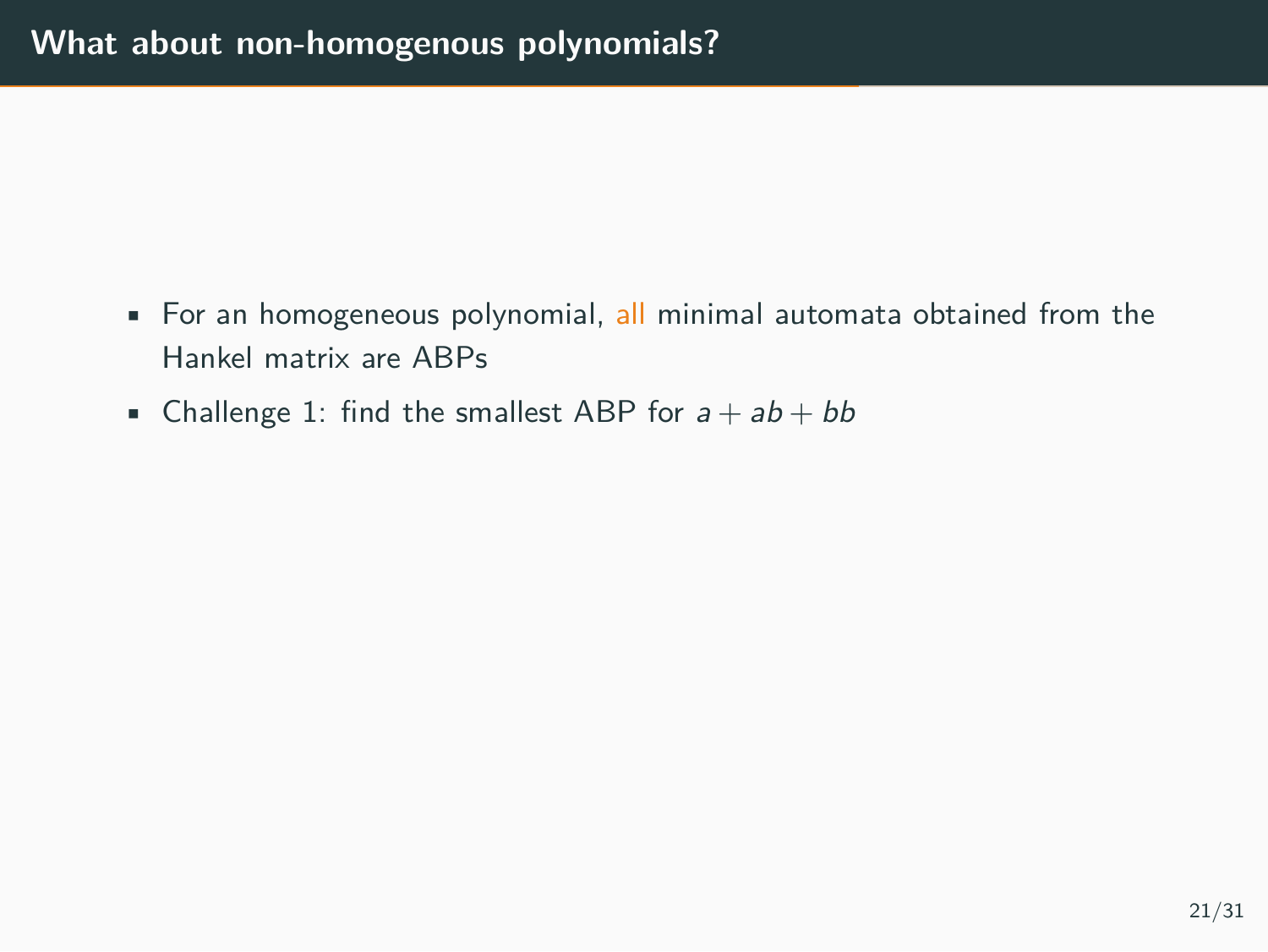- For an homogeneous polynomial, all minimal automata obtained from the Hankel matrix are ABPs
- Challenge 1: find the smallest ABP for  $a + ab + bb$
- Challenge 2: find a smallest automaton *with cycles*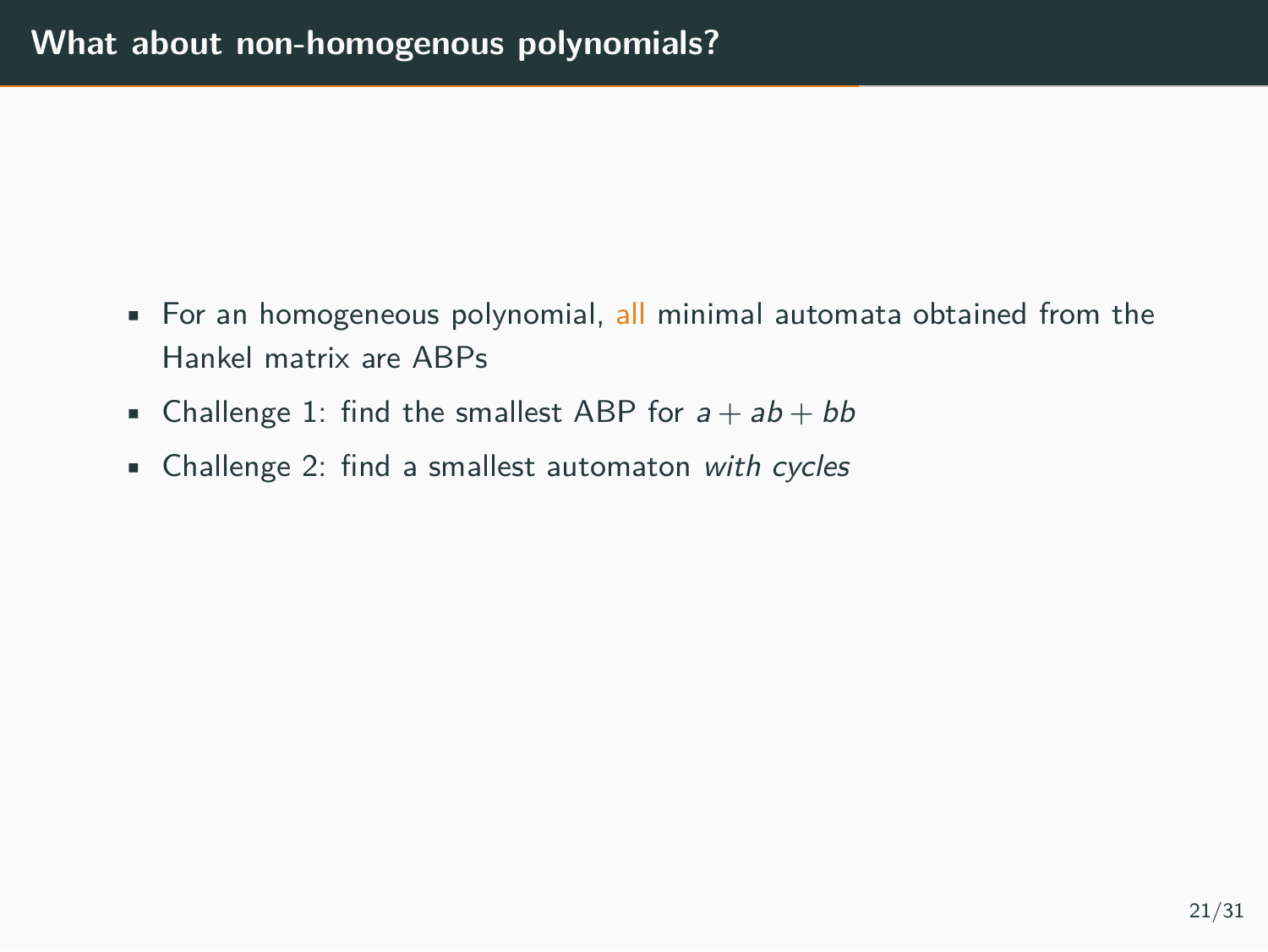- For an homogeneous polynomial, all minimal automata obtained from the Hankel matrix are ABPs
- Challenge 1: find the smallest ABP for  $a + ab + bb$
- Challenge 2: find a smallest automaton *with cycles*
- There exists a minimal automaton defined from the Hankel matrix which is acyclic.
- Slight generalization of Nisan's result: in general, the ABP-complexity of a polynomial is the rank of the Hankel matrix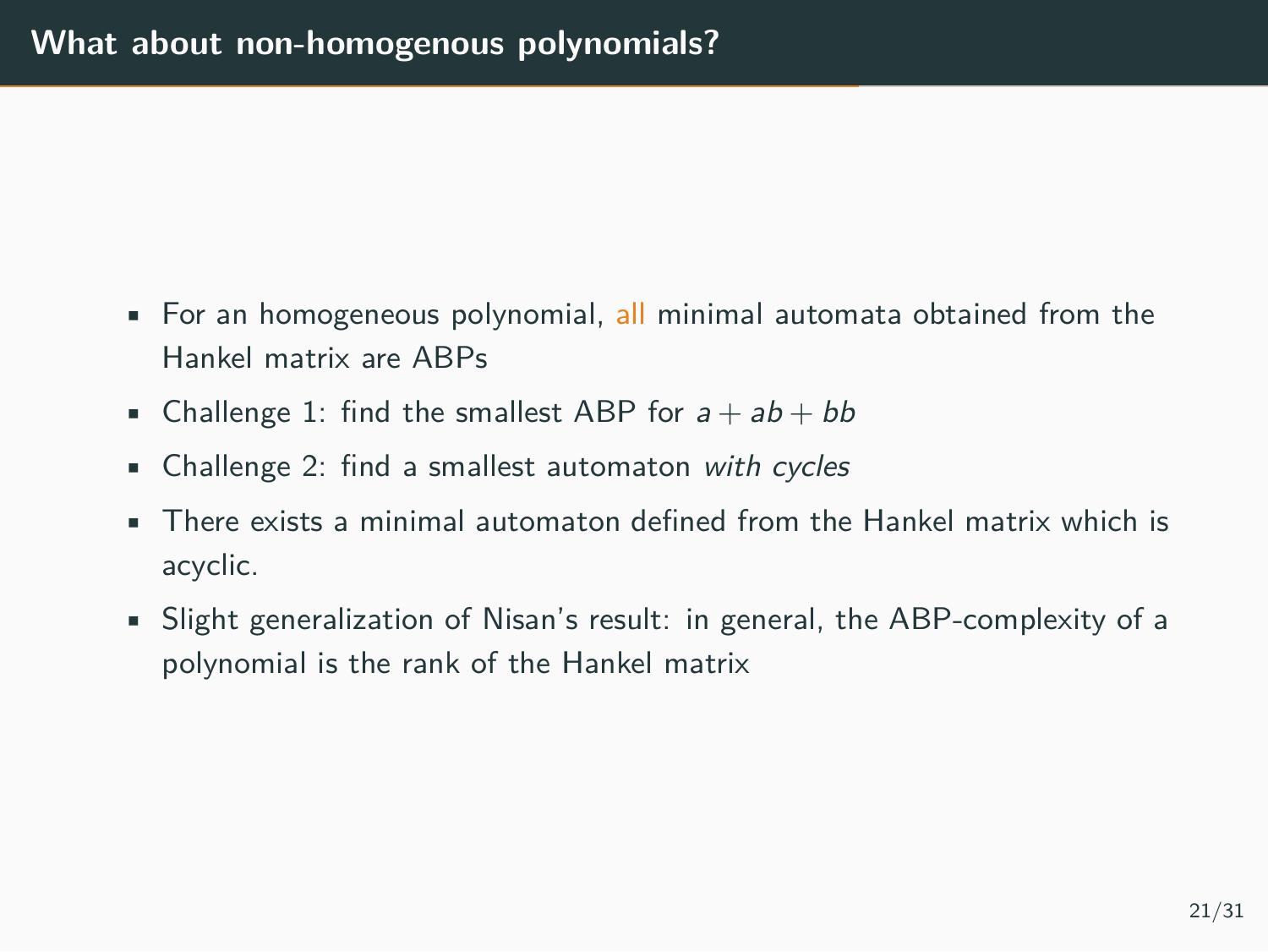Introduction

Nisan's results

Formal series on words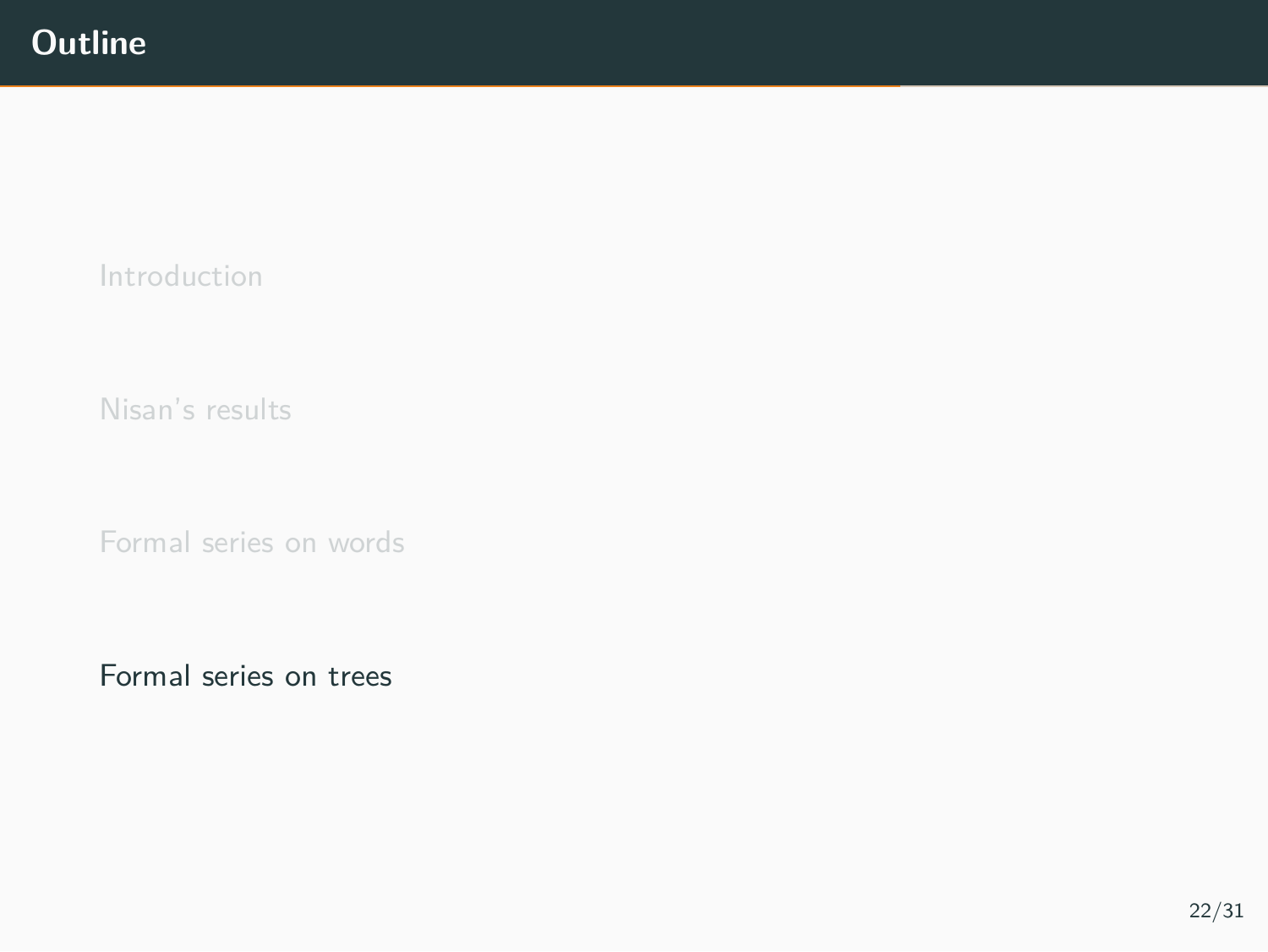- Fix a field *K* and a finite ranked alphabet Σ (symbols with arities:  $Σ = ∪Σ<sub>k</sub>$ )
- We consider trees over  $\Sigma$ ,  $T_{\Sigma}$  (the free magma over  $\Sigma$ )
- **•** A formal series *S* is a function  $T_{\Sigma} \rightarrow K$
- Denote by (*S,t*) the image of *t* by *S*
- $S = \sum_{t \in \mathcal{T}_{\Sigma}} (S, t)t$
- Set of formal series: *K{{A}}*
- Support of *S*: { $t \in T_{\Sigma}$  | (*S*, *t*)  $\neq$  0}
- Finite support: polynomials, *K{A}*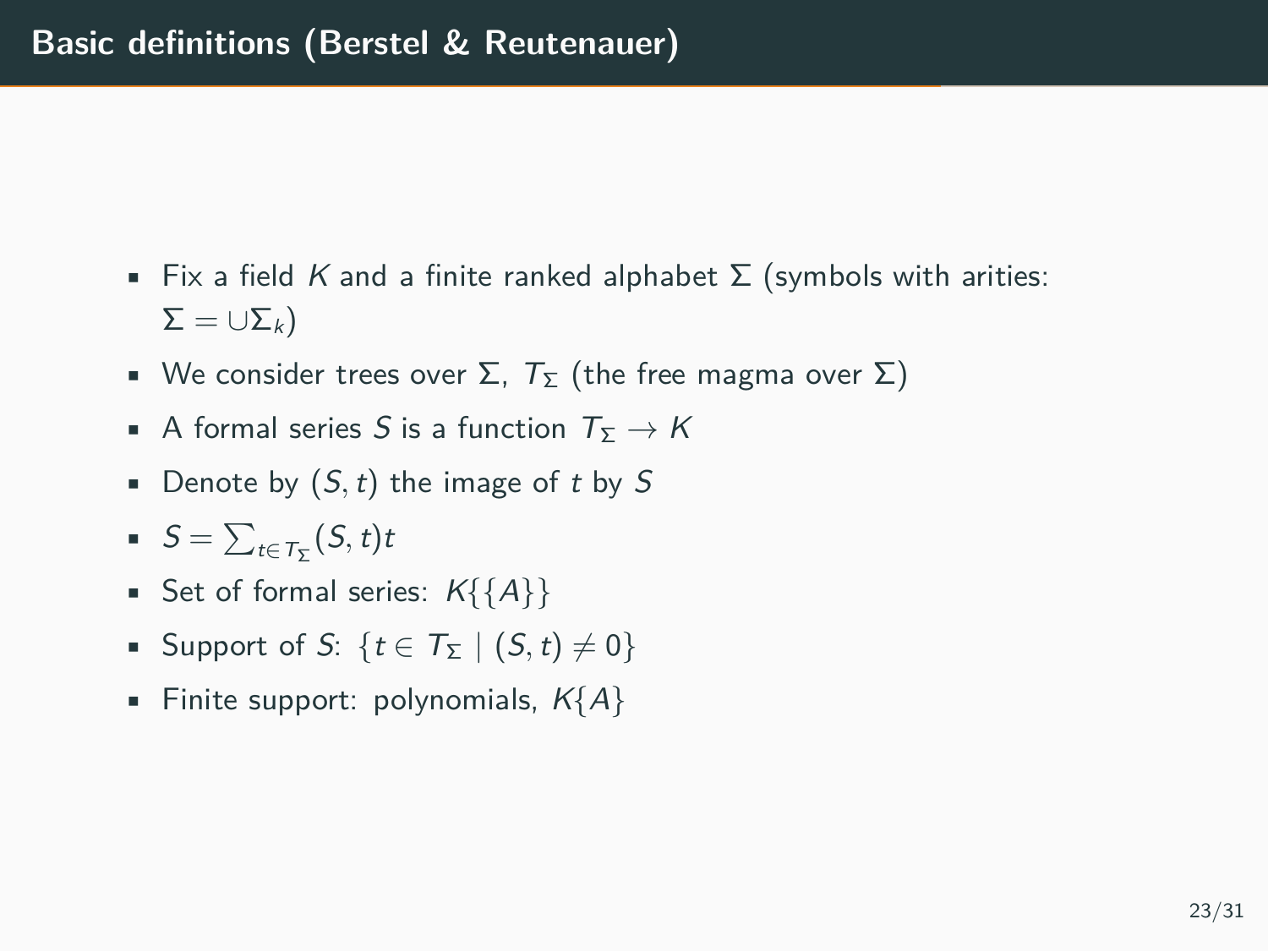#### **Definition**

A formal tree series *S* is recognizable if there exists:

- an integer  $n \geq 1$
- for each  $a \in \Sigma_0$ , a vector  $\mu(a) \in K^n$
- for each  $f \in \Sigma_k$ , a *k*-linear map  $\mu(f) : (K^n)^k \to K^n$
- a vector  $\lambda \in K^n$

such that, for any tree *t*,  $(S, t) = \lambda \mu(t)$ , where  $\mu$  is extended to a mapping  $\mathcal{T}_{\Sigma}$  to  $K^{n}$ :  $\mu(f(t_1,\ldots,t_k)) = \mu(f)(\mu(t_1),\ldots,\mu(t_k))$ 

- $\bullet$   $(\lambda, \mu)$  is called a linear representation
- *n* is called the dimension
- It is a weighted tree automaton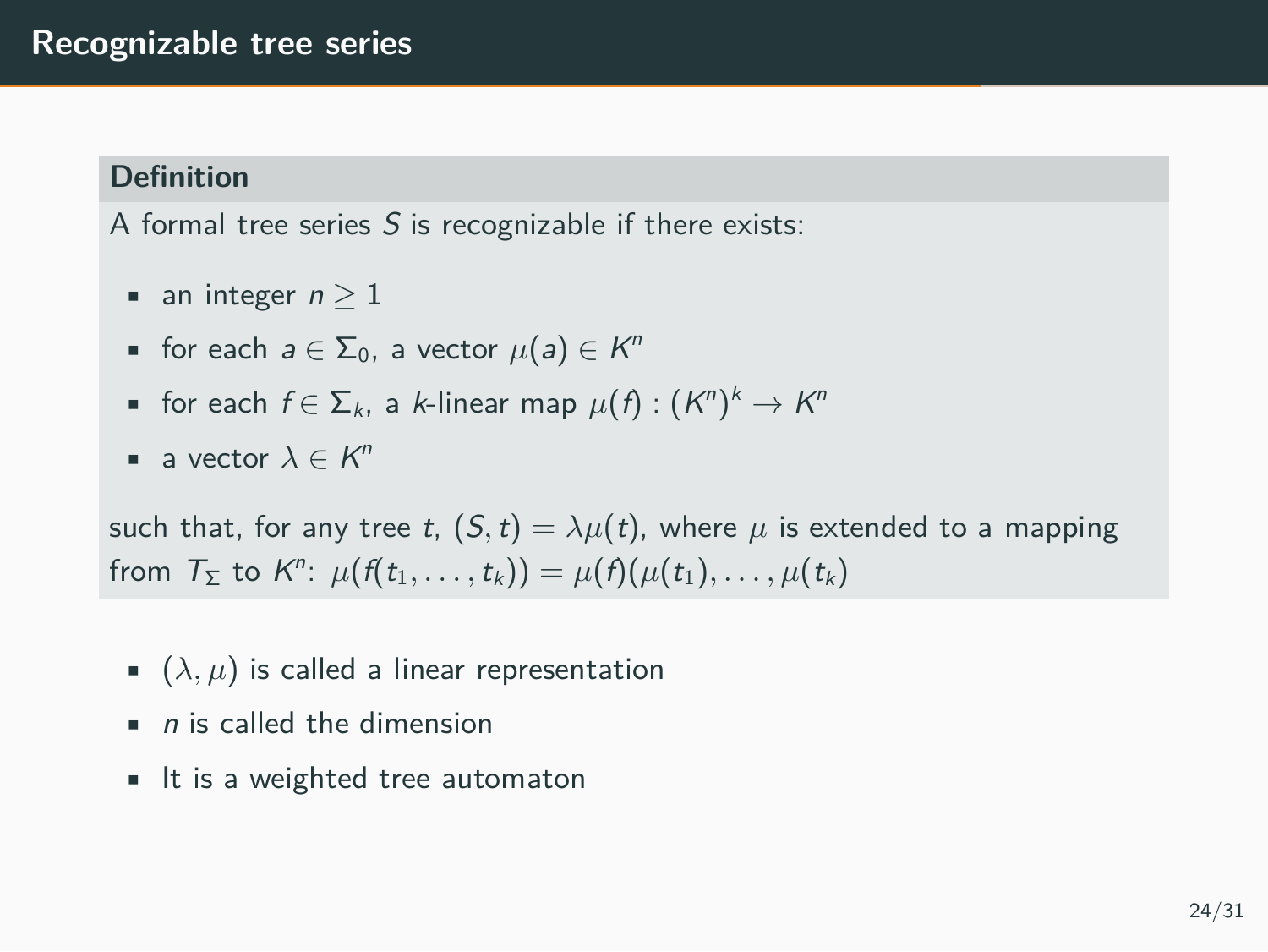### **Characterizing recognizable tree series**

- *K{{A}}* is a vector space over *K*
- A context is a tree with one leaf labelled  $\Box$
- If *c* is a context and  $S \in K\{\{A\}\}\$ ,  $c^{-1}S = \sum_{t \in T_{\Sigma}} (S, c[t]) t$  or  $(c^{-1}S, t) = (S, c[t])$
- *M ⊆ K{{A}}* is called *stable* if, for all context *c* and for all *S ∈ M*, *c <sup>−</sup>*<sup>1</sup>*S ∈ M*

### **Theorem**

*A formal tree series S is recognizable iff there exists a linear subspace of K{{A}} which:*

- *contains S*
- *is stable*
- *has finite dimension*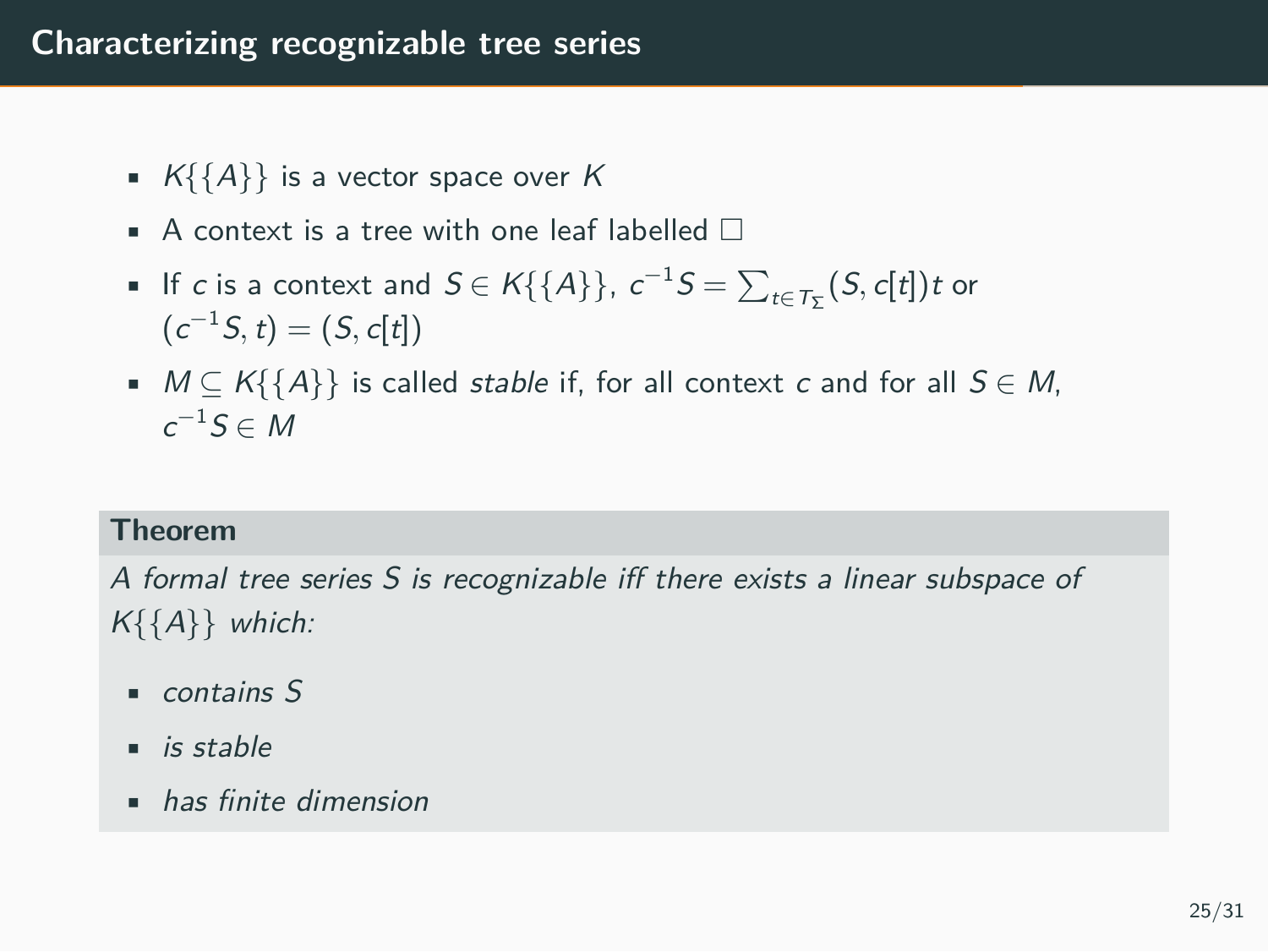- OK for *⇒*
- I don't have a direct proof of  $\Leftarrow$  <sup>©</sup>
- Suppose there is a stable linear subspace of finite dimension containing *S*
- The smallest such subspace *V* (generated by the *c <sup>−</sup>*<sup>1</sup>*S*) also has finite dimension
- Consider the space *U* generated by the *t <sup>−</sup>*<sup>1</sup>*S*, where *t* is a *tree* (in the space of formal *context* series)
- It is a linear subspace of formal context series over *A*
- *U* and *V* have the same dimension (Hankel matrix)
- From the fact that *U* has finite dimension, define a representation of *S*
- Size of the smallest automaton is the rank of the Hankel matrix (Bozapalidis & Louscou-Bozapalidou)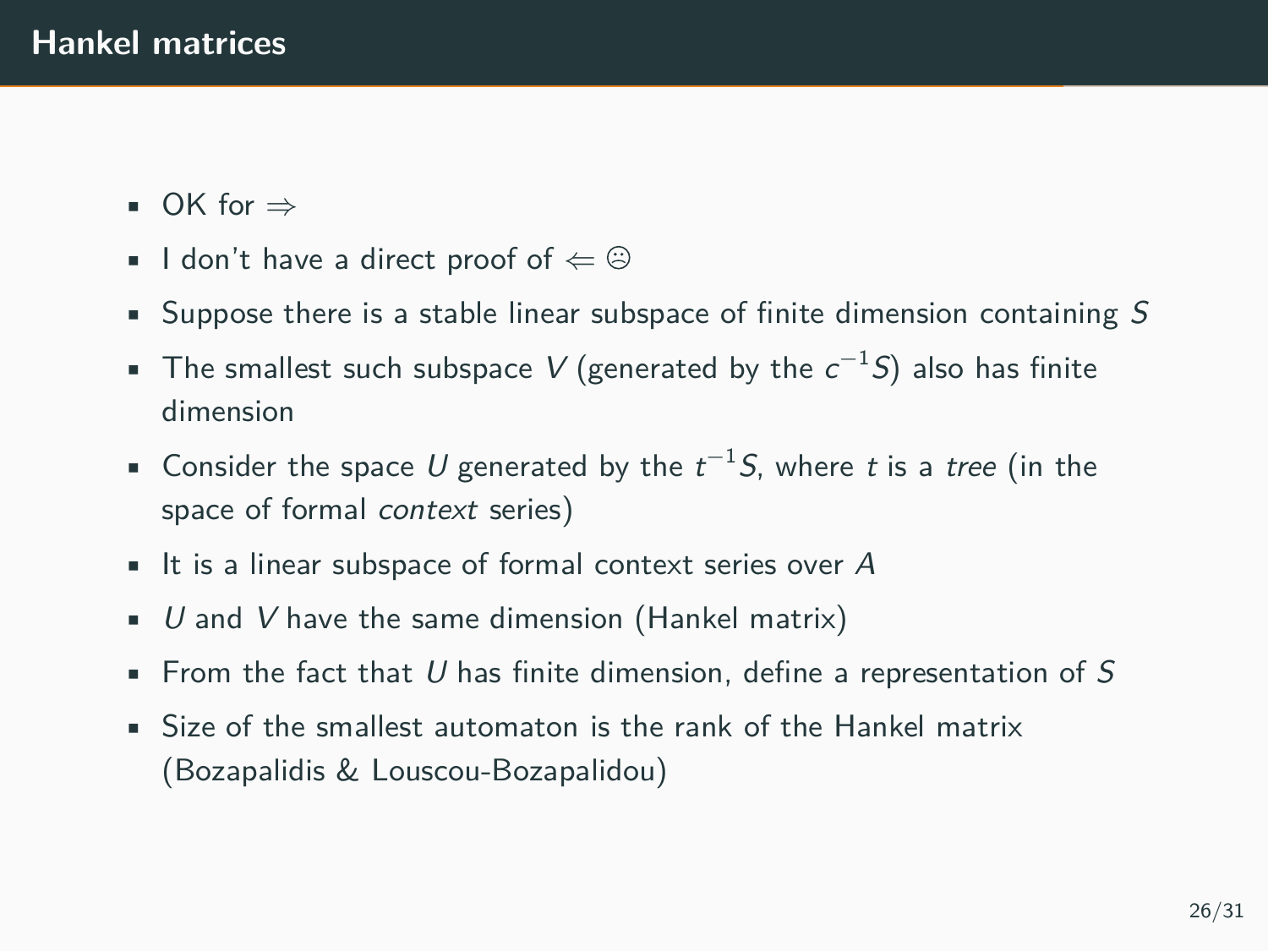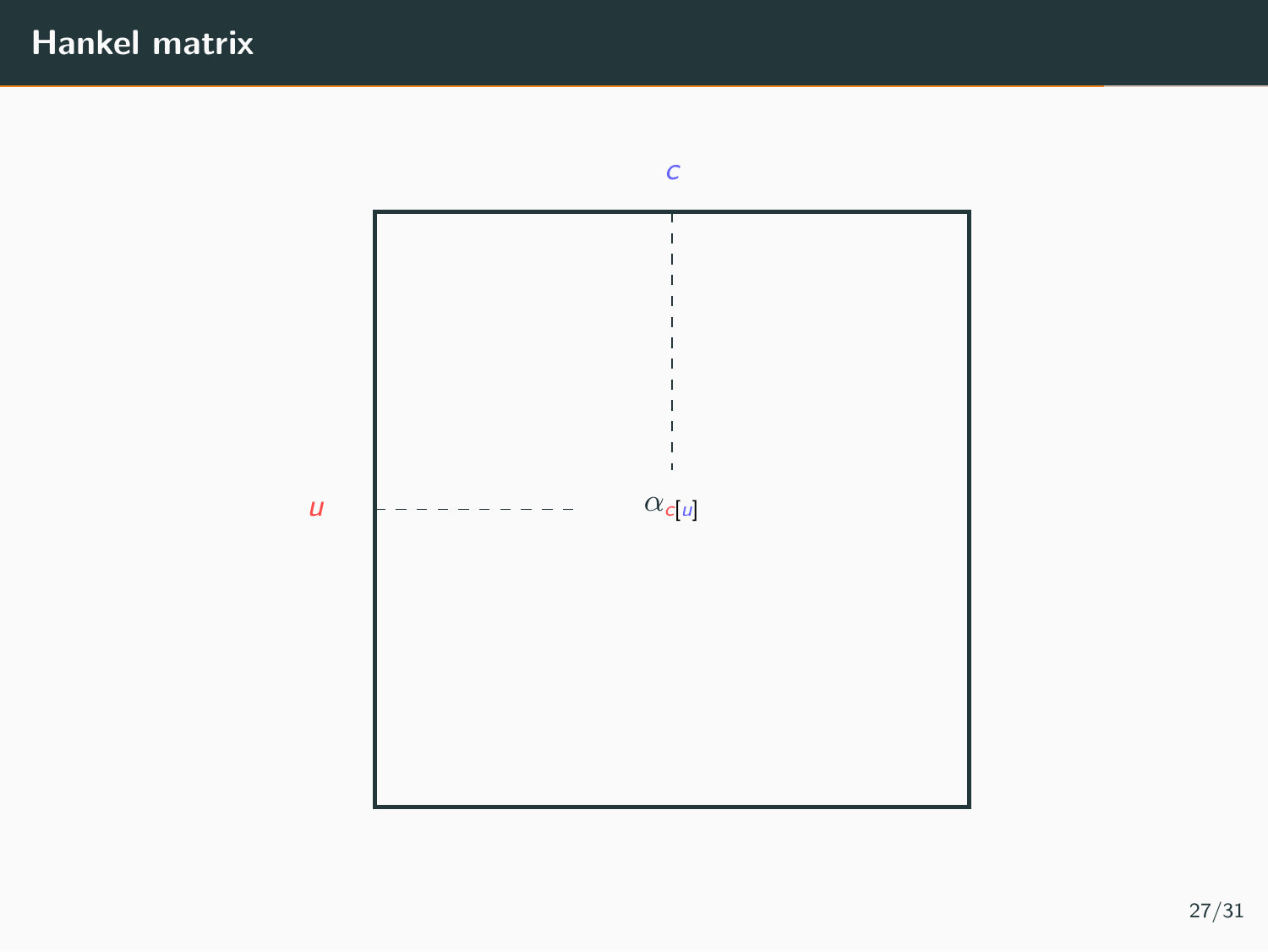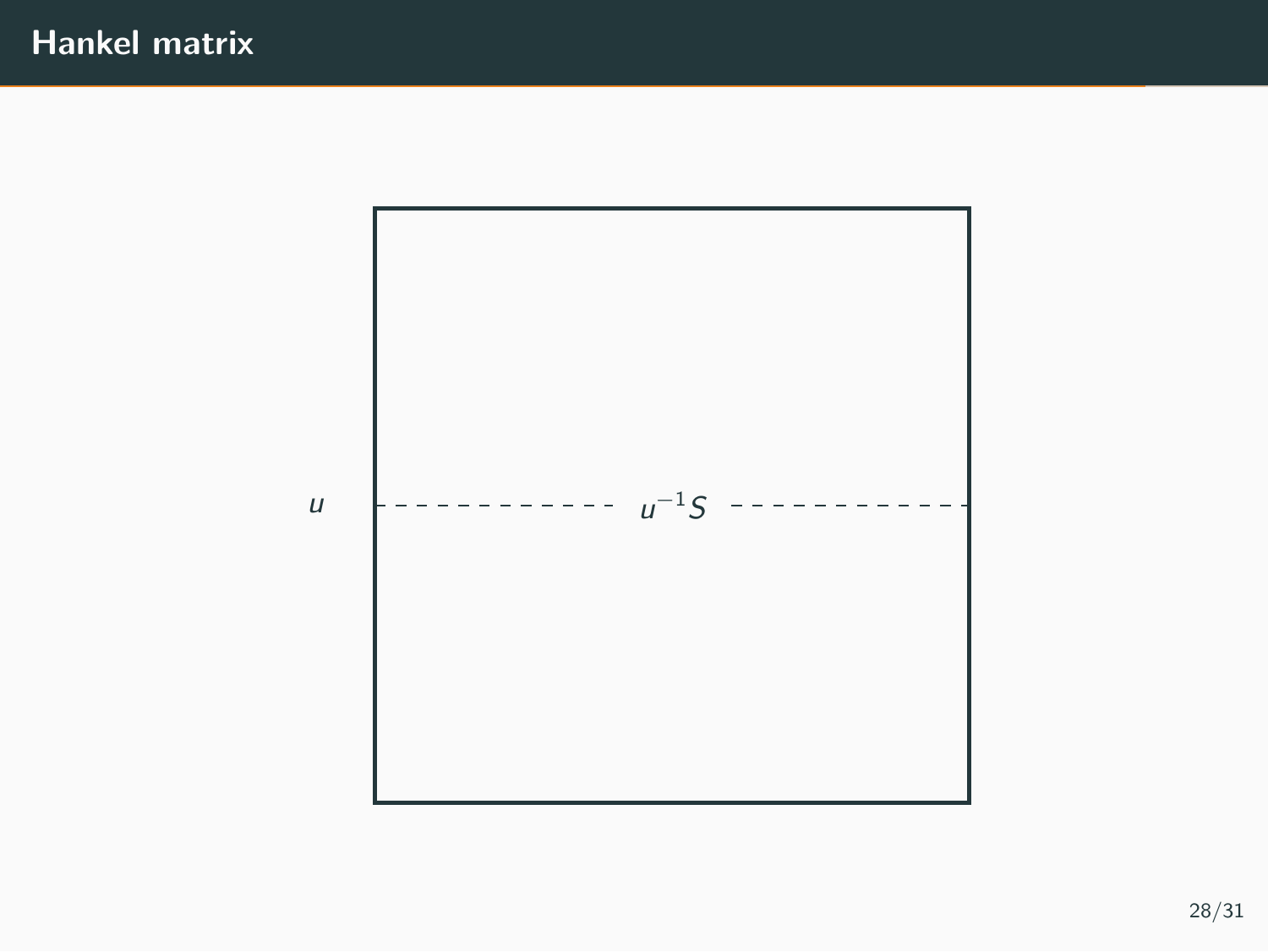- $\sum_{n=1}^{\infty}$  is the set of variables, there is only one other symbol, of arity 2
- Binary tree over the variables *→* non-commutative non-associative monomial
- non-commutative, non-associative series and polynomials
- Automata can be seen as a (non-commutative, non-associative) computational model
- For this model we have an exact characterization of the complexity
- May be different from circuits (cycles)
- (Fijalkow, Lagarde, Ohlmann, Serre 2018) If the polynomial *S* is homogeneous of degree *d*, all minimal automata are acyclic (circuit)
- (M) In general, there is always a minimal automaton which is acyclic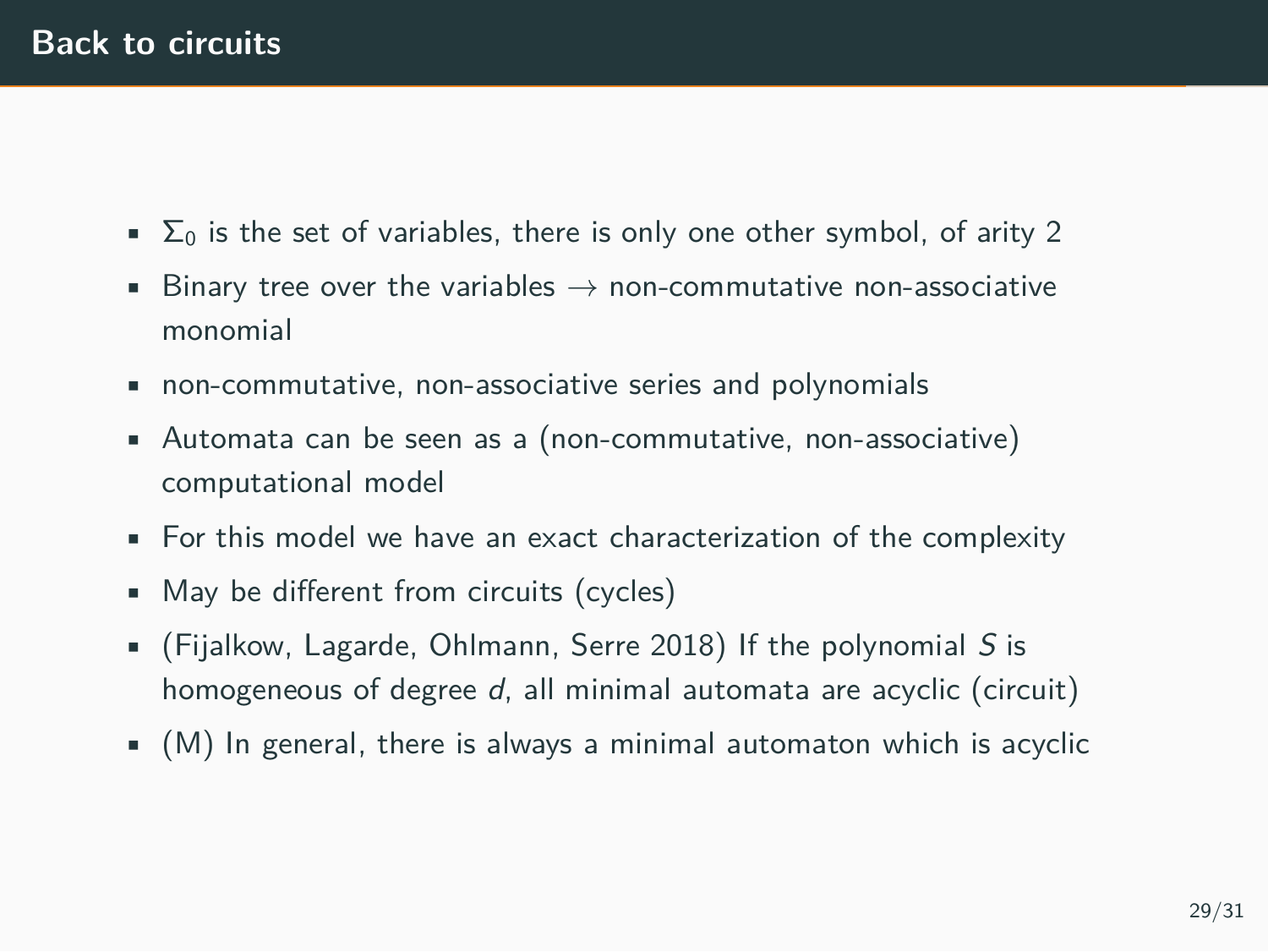- Formal tree series: if *S* and *T* have small linear representations, so does *S ⊙ T*
- (Arvind & Srinivasan 2009) If *f* has a small circuit and *g* has a small ABP, then *f ⊙ g* has a small circuit (non-commutative, but associative setting)
- Follows from simple observation: there is a small circuit computing all the monomials of *g* with all possible associative structures:  $\tilde{g}$
- Then *f ⊙* ˜*g* as a non-associative polynomial projects down to *f ⊙ g*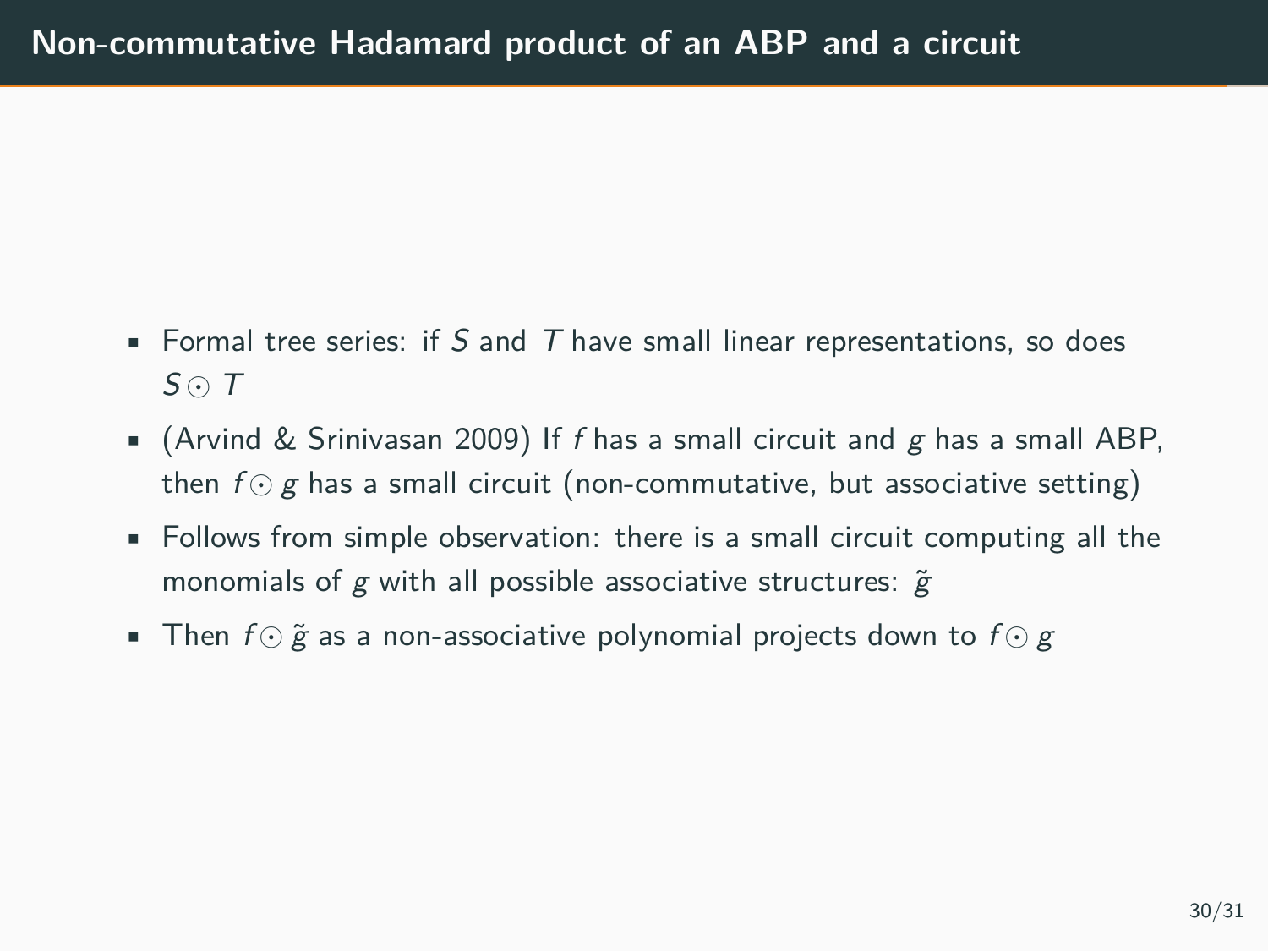- Exact characterization of circuit complexity for non-associative, non-commutative polynomials
- Showing lower bounds in the associative setting means considering all the possible Hankel matrices which can define a given associative polynomial
- We can express this as linear constraints on the coefficients of the matrix